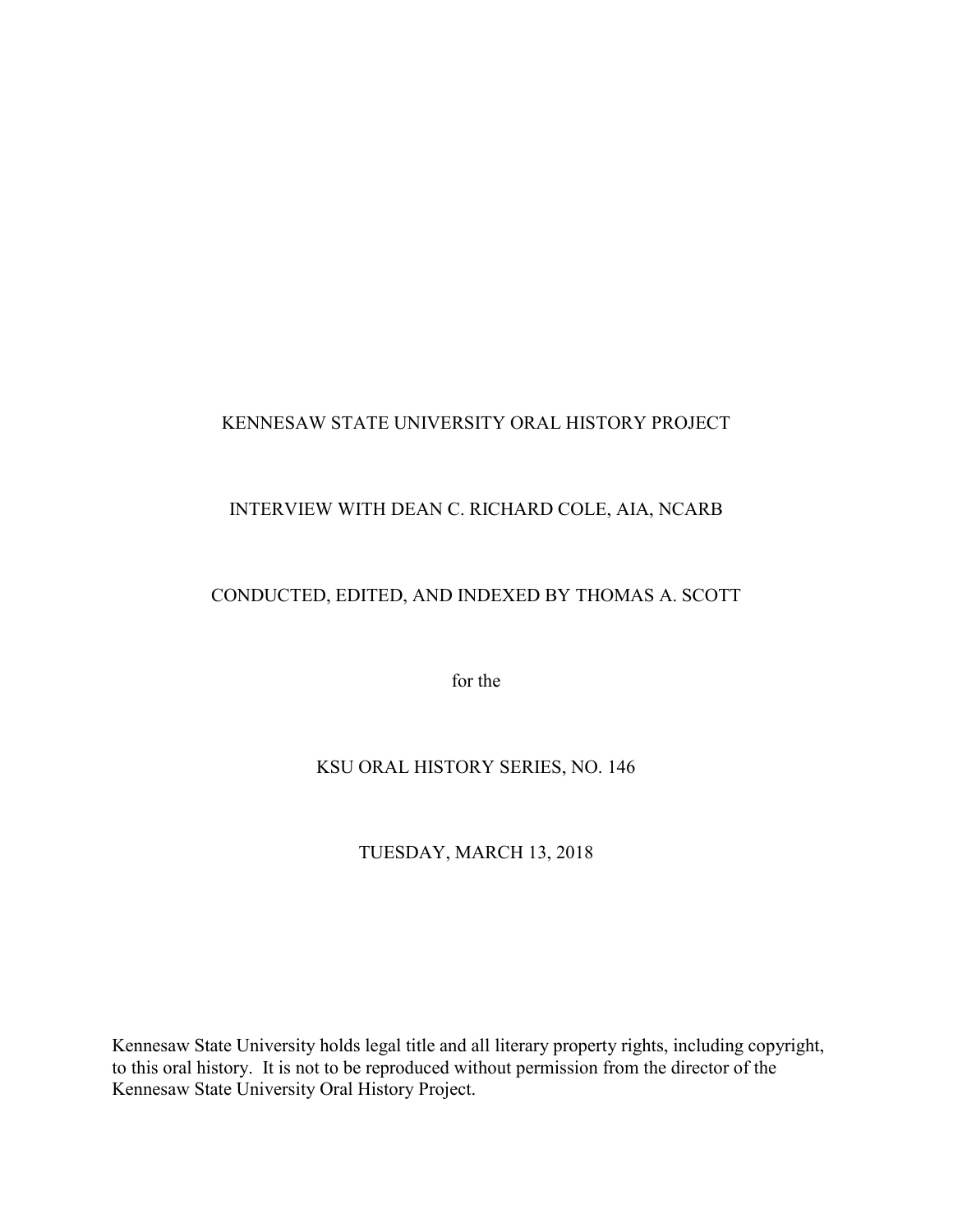Kennesaw State University Oral History Project KSU Oral History Series, No. 146 Interview with Dean C. Richard Cole, AIA,  $NCARB<sup>1</sup>$  $NCARB<sup>1</sup>$  $NCARB<sup>1</sup>$ Conducted, edited, and indexed by Thomas A. Scott Tuesday, March 13, 2018 Location: Dean's Office, Architecture Building, Marietta campus, Kennesaw State University

- TS: C. Richard Cole is the dean of the College of Architecture and Construction Management at Kennesaw State University. Dean Cole, let's start with your educational background. I know that you went to Georgia Tech for bachelor of science in architecture and master of architecture degrees. What attracted you to the field of architecture?
- RC: That's a good question. I was not that kid at six, seven, eight, nine years old that you read about that says, "I always wanted to be an architect." I was not that kid. I'm not even sure I knew exactly what architecture was. But I wanted to live in Atlanta, and at the time being in college was a little better than being in Vietnam.
- TS: What year was that?
- RC: I entered in 1970. So I was the person who ... you hear jokes about this, but this really happened with me ... I looked through the Georgia Tech catalog, and the first thing that I remember seeing was aerospace. I thought, "I don't know what that is, but that sounds hard." The next thing was architecture. I thought, "Well, how hard could that be?" So I thought I could do that. I did, and still didn't know anything about it. Back then we were on the quarter system. I got through a quarter, maybe two quarters, and at some point, I took my first architectural history course. I'm in this huge auditorium with these big overhead projectors. The lights go down, and I start to see these images. I'd never thought about this: People made up buildings out of their heads. I thought, "Wow, that's amazing!" I was hooked after that. I thought, "This is incredible that these are the largest handmade objects in the world." I just couldn't get enough. But I'm not going to kid anyone. I was not that person that always knew I wanted to be an architect.
- TS: And your background—you grew up in Georgia?
- RC: I did. I grew up in a little town just outside of Rome, Georgia. I wasn't born in Georgia. I was born in South Carolina, near Greenville, the little town of Simpsonville. But I grew up in the public school system and went off to Georgia Tech.
- TS: Why Georgia Tech?
- RC: This is kind of weird too. I wish I had profound answers for these things, but in the 1960s I was a college football fan. I played high school football. On an old black and white TV with the little round picture tube, I saw Georgia Tech play the University of

<span id="page-1-0"></span><sup>&</sup>lt;sup>1</sup> American Institute of Architects, National Council of Architectural Registration Boards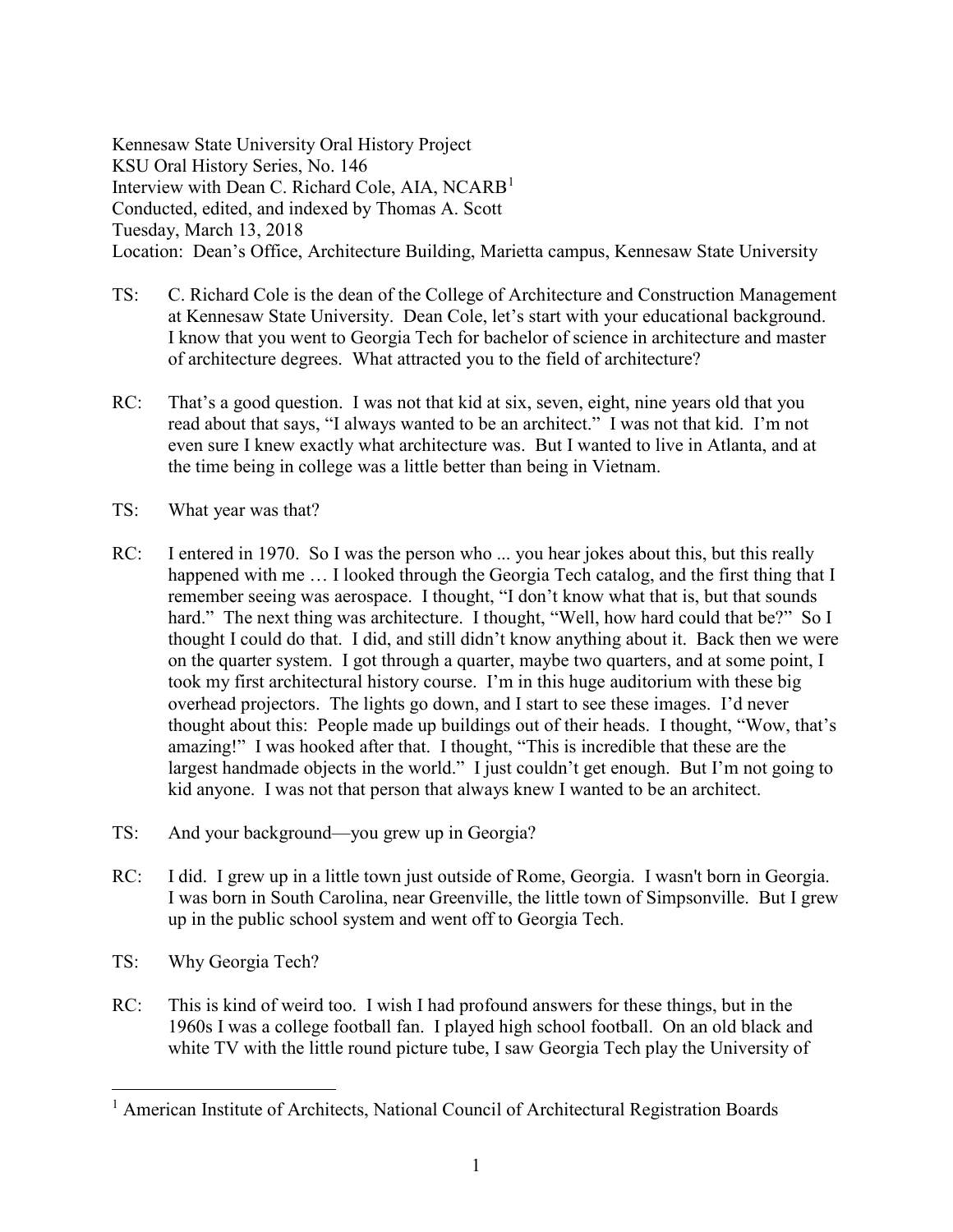Alabama—or maybe I saw highlights of it. I thought, "Wow, here is this little nerdy engineering school that's actually going toe-to-toe with this big, giant school. They did really well in that game and upset Alabama.

- TS: Was that still Bobby Dodd [Robert Lee Dodd] back then?
- RC: Yes, Bobby Dodd [head football coach at Georgia Tech, 1945-1966]. I thought, "Well, that part is kind of cool." Then I began to learn something about the reputation of the school, and I thought, "Well, it seems like a pretty good school." I didn't make an official visit like kids do nowadays. I just got in my car and drove down there and walked around. I remember walking in a couple of dorm rooms. Nothing was locked back then. I thought they were classrooms. I thought that was stupid. What a dumb way to do a classroom? I was just a total idiot about it.
- TS: So you're obviously the first generation in your family to go to college?
- RC: That's right, absolutely. My son went to Georgia Tech. Actually, he's still enrolled in Georgia Tech. He's trying to get his GPA up a little bit because he wants to go to law school. My wife Lori and I were married twenty-one years before our first kid came along, and we have a daughter at UGA [University of Georgia].
- TS: Wow, so you had two after waiting twenty-one years?
- RC: That's right, and they're still on the payroll. We're looking forward to them being off the payroll someday [laughs].
- TS: I bet. Were there any mentors at Georgia Tech that stand out?
- RC: There were. One gentleman who has passed now was Dale [Alden] Durfee [1943-2006]. He was a youngster when I started Tech. He was there because Georgia Tech had decided to make a move into a more design-oriented architecture program, and he had won either the Paris Prize or the Van Alen Award. I can't remember which, but he was a big winner in an international competition when he was in school. Anyway, Georgia Tech hired him. He was really, really hard! I mean, he was *so* difficult as an instructor! I think I had him maybe five quarters. I just couldn't escape him. He was so hard on me, but I had an attitude of, "You're just going to have to kill me because I'm going to keep getting up every time." I don't know. I want to think that maybe I got a little respect for that. I'm not sure, but he meant a lot to me. You had to really prove yourself. He was very, very demanding, but I came to love him. I hated him at first [laughs].
- TS: So you got your bachelor's in 1974?
- RC: In 1974. It was a situation then when architecture schools in the United States were making a transition to what's called a four plus two program—four years for a bachelor of science degree in architecture, and then a two year master's degree as opposed to what we have here at KSU, which is a five year bachelor of architecture. I had gone four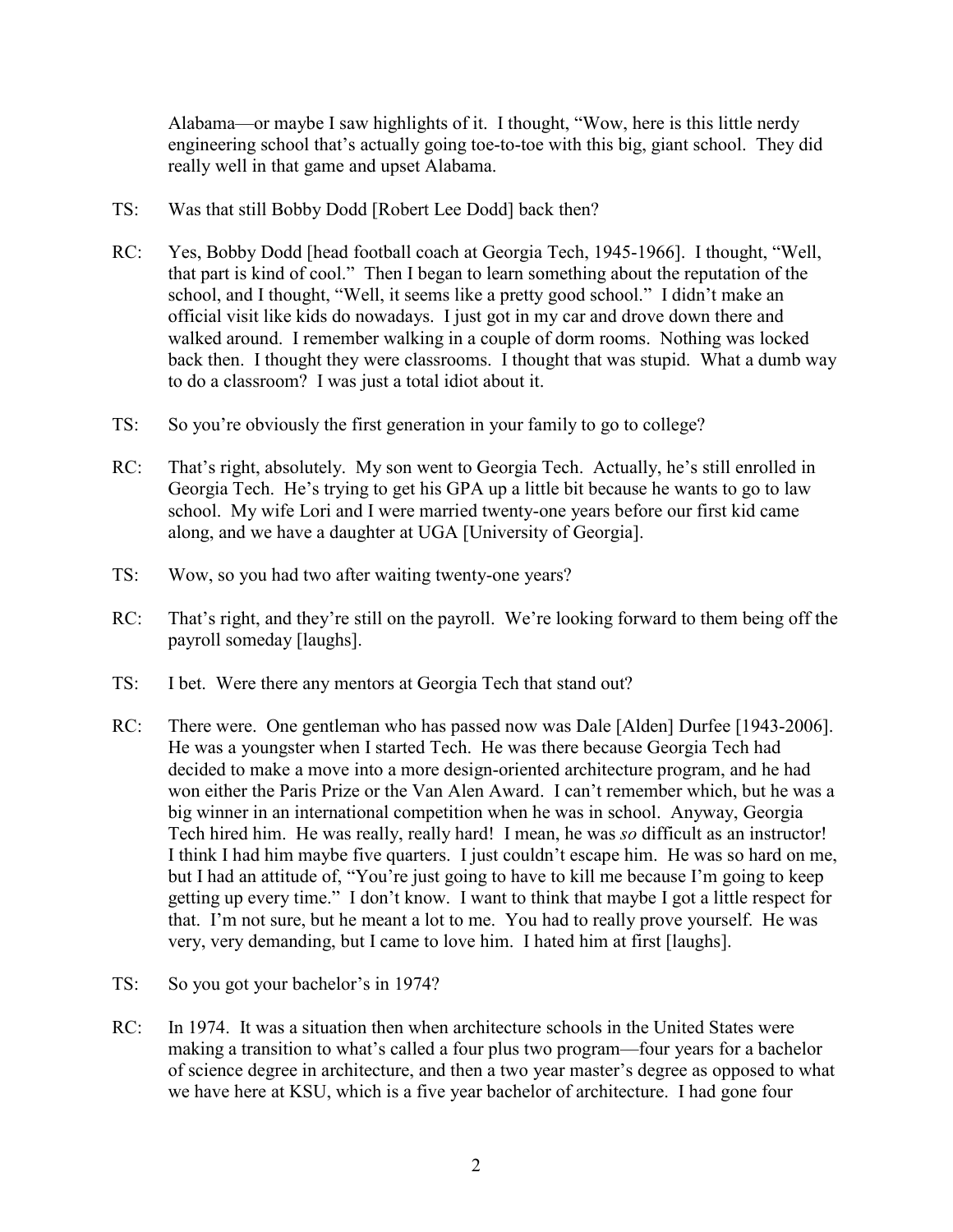years. Then just by circumstance, I signed up to go two years of graduate school. But the fifth year of my education was pretty much the fifth year that they had before. So I petitioned for the four-year degree, and of course my master's was six years. I think I actually qualified for the four, five, and six, but I didn't petition for the fifth year. Somebody said, "What's the point?"

- TS: So when did you finish the master's?
- RC: Well, that would have been two years later, in 1976.
- TS: Was there a specialization, like history of architecture?
- RC: No. They had specializations or you could be a generalist, and that's what I did.
- TS: You were a generalist?
- RC: Yes. I just took the general track. Having a PhD in architecture back then was a rarity. I don't think I knew anybody that had one. Then and now, it's still considered a terminal degree. But we have a lot of faculty here now that have a PhD in architecture, and that's a good thing.
- TS: What about the architecture faculty at Georgia Tech? Did they mainly have master's degrees or PhDs?
- RC: It's hard to say. I don't know about "mainly." They were no higher, if you will, than a master's. My memory is that a lot of them had bachelor's degrees, but they were involved in practice and awarding winning practices.
- TS: So they were teaching with a bachelor's degree plus experience?
- RC: Yes. And then some had master's degrees. I can't really say what the breakdown was. I'm not sure I ever really even knew. It was a different world back then. So much was different. Now, I respect students who actually challenge faculty and administrators, and want their money's worth. I get that. I appreciate that. Way back when I was in school, and probably same for you, you didn't question very much. You just pretty much took whatever was given to you.
- TS: Right, right. Although it was a questioning age that you were going through [in the late 1960s and early 1970s], in some ways.
- RC: That's true.
- TS: You had mentioned, when you did your commencement address in the fall of 2016, that you were an old hippie. Were you just being funny or were you really an old hippie?
- RC: Well, I still think of myself that way.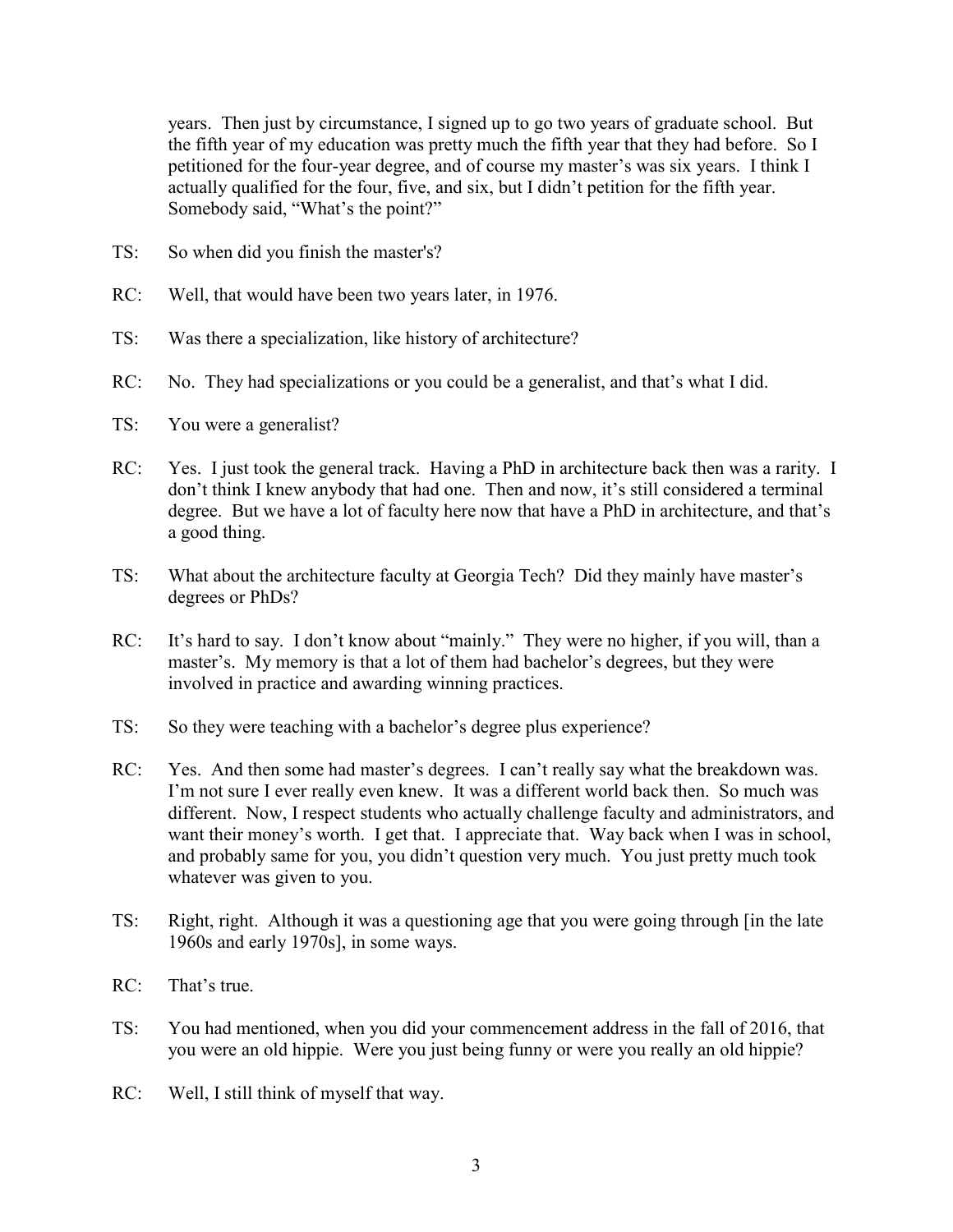- TS: You're still an old hippie?
- RC: Yes, I guess so. I don't know. I don't think of myself as being old. I mean, I know that I am obviously. I see it.
- TS: But you still think of yourself as a hippie?
- RC: I think I do.
- TS: You cut your hair somewhere along the line.
- RC: But it wasn't unusual [to be a hippie] back then.
- TS: No, right.
- RC: I tried to get in four years of education before I thought, "Well, inevitably you're going to go to Vietnam," because everybody did.
- TS: But then the draft was over by the time you got through.
- RC: Yes, then the draft ended. But I went to all the presentations by the different services, and, weirdly, the army guy goes, "We don't make you cut your hair." That's what he said. And I said, "Okay, that's great."
- TS: Did you believe that?
- RC: And the first of drill, he says, "Cut that hair, young man."
- TS: Oh, you went into …
- RC: I went into the Army ROTC [Reserve Officers' Training Corps]. The first day: "Cut that hair." He used more colorful language than that.
- TS: I bet. What year was that?
- RC: That would have been 1970, because I was trying to get through [school]. I thought, "Well, if I go into ROTC, then I will get four years of education at least before I do duty."
- TS: But they wanted you to cut your hair.
- RC: Yes. He said, "We don't make you cut your hair if you join the Army ROTC." So I said, "Okay, that's the one I'll do." And first day, "Cut that hair young man." I said, "But you said ...." I won't tell you what he said, but I got my hair cut.
- TS: I guess so. So you had long hair. Did you have a beard?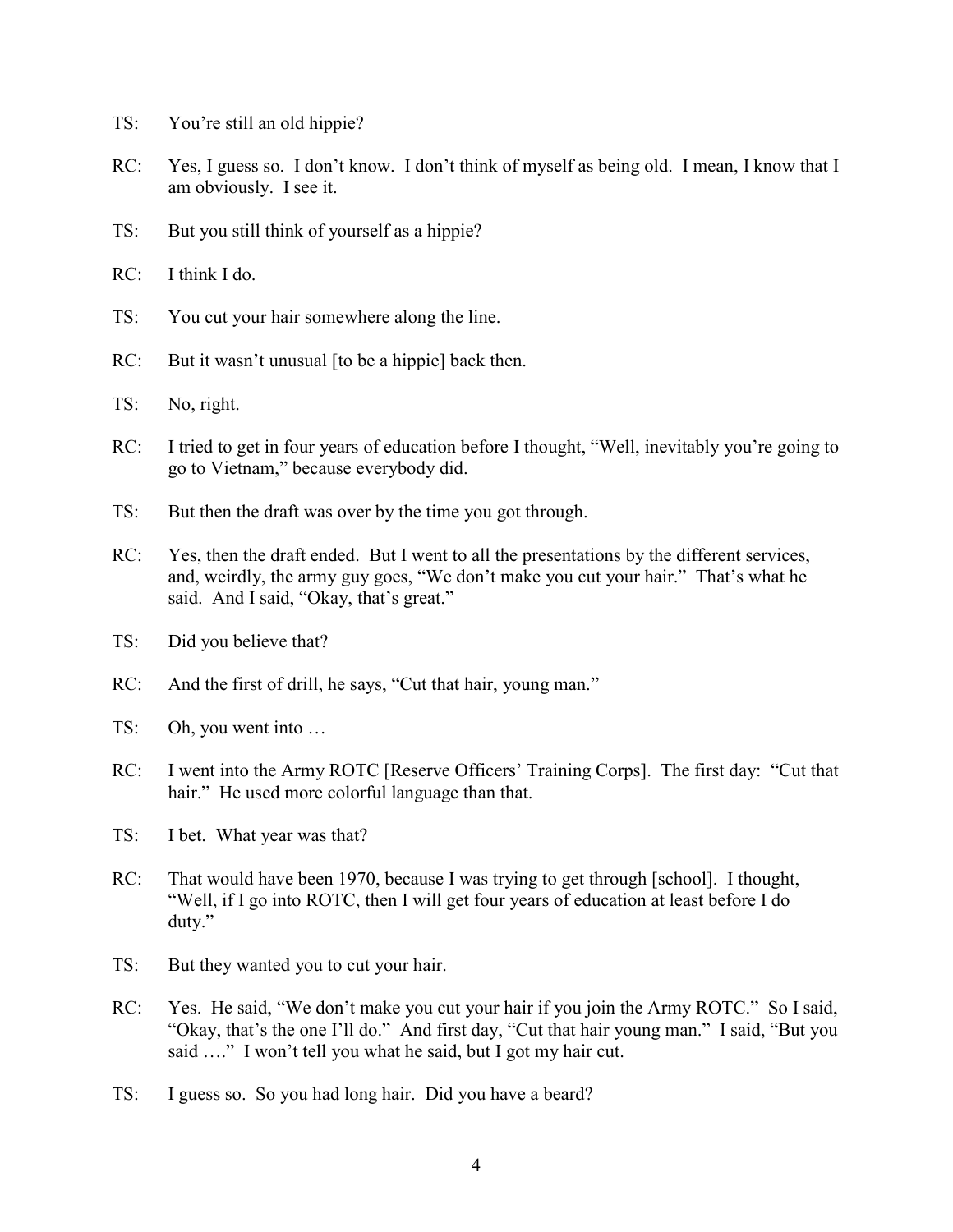- RC: From time to time I did, but I didn't stand out. I mean, everybody looked that way.
- TS: Right, by that time, sure.
- RC: So I guess we thought we were hippies, but we were conformists probably.
- TS: In the commencement speech, the advice that you gave to students was not to get caught up in the pursuit of material things in their careers. Is that something that came out of this period for you, or is it something that you had always believed? How did that come about?
- RC: I think I've always believed it, but I haven't always acted accordingly. I've gone through phases where I pretty much accumulated stuff, but I guess in the last decade it's fair to say that I've been a lot more rigorous as to fewer and fewer possessions in my life. I mentioned in my commencement address that there's a book that I like very much. It's essentially about pairing down all your possessions to one hundred things. And so I made a list and tried to do that the best I could. Because it seems to me, and I have thought this since I was a young man, that you get so much stuff, and before you know it you spend all of your time looking after your stuff. So I just basically don't want things, and I don't have very much. But I'm happy with that. I just don't want it.
- TS: So your attitude toward possessions may have been there all along, but it has been applied mainly in the last ten years and not something that came out of the Sixties?
- RC: Yes, last ten or fifteen years, something like that, I think. I think it is easier to do that, too, as you get to the age where maybe you have less responsibility towards the family than you had. You still take care of everybody, but you can see the light at the end of the tunnel.
- TS: It's the time of life to downsize; is that what you're saying?
- RC: Yes, I think so. My wife and I, sometimes people tease us how we don't want to own anything. We'll lease everything we can because I don't like ownership.
- TS: Did you get married while you were in college?
- RC: I did, my senior year of college.
- TS: Did Lori go to Georgia Tech?
- RC: No, she went to Berry College first, and then she transferred to Georgia State University. When I was in school, she worked at the Georgia Tech library. She did the ... what did they used to call it? … the PHT, put hubby through.
- TS: Did you do a master's thesis?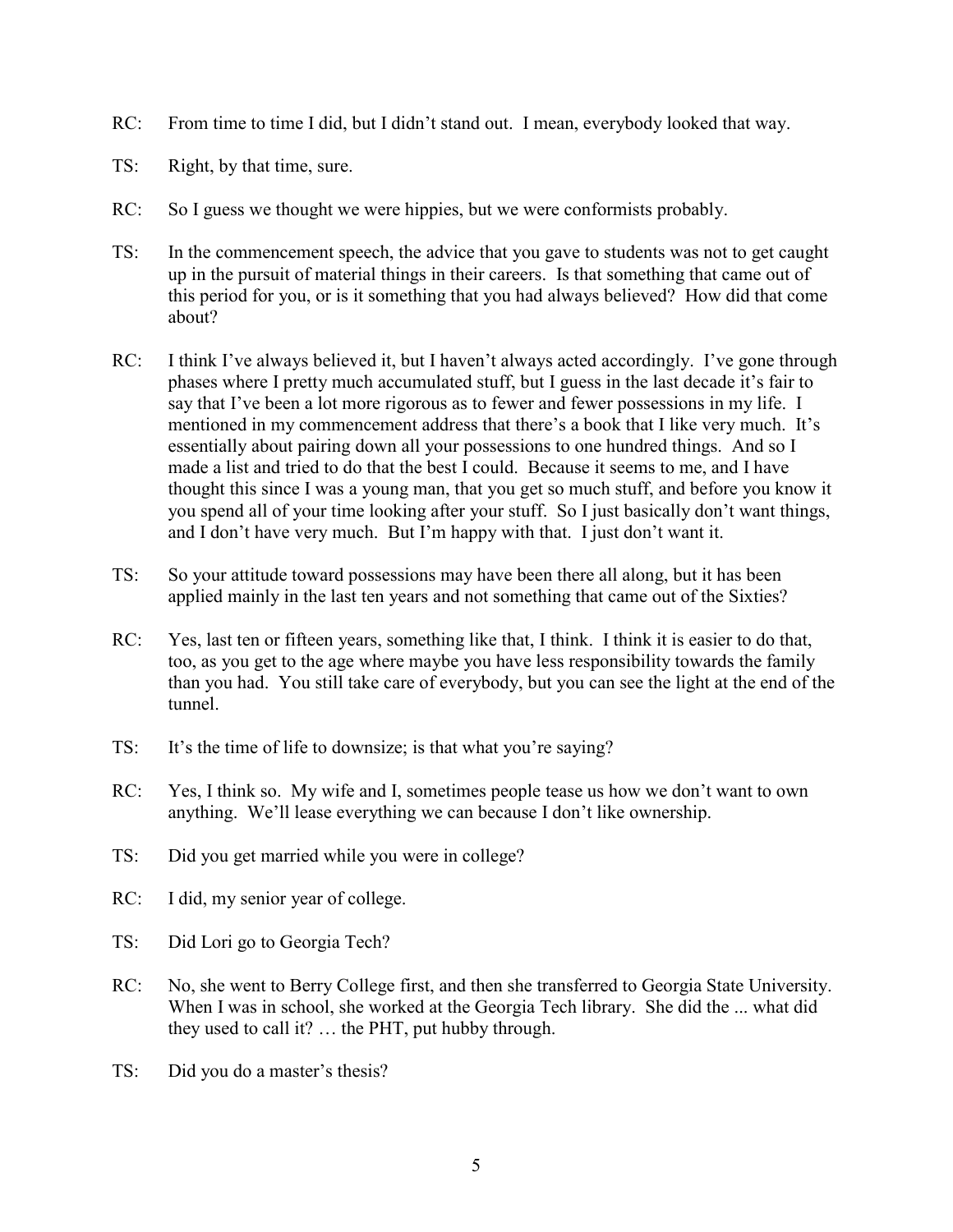- RC: When I was going through, you had a choice. You could do a written thesis, or you could do a design thesis. I did the design thesis because it seemed to me that the folks who did the written thesis had to keep revising, revising, and revising. They would extend their career in school. With the design thesis, it was like a jury, and you either made it or you didn't. So I rolled the dice.
- TS: What kind of design did you do?
- RC: It was a university in Saudi Arabia, Riyadh, a big master plan and some building design.
- TS: Did anybody use it?
- RC: No, no, not at all.
- TS: You were saying before the interview started that you were actually teaching here by 1982, but you became a full-time faculty member in 1987. What were you doing in the years between your graduation in 1976 and full-time teaching at Southern College of Technology in 1987?
- RC: Well, when I graduated in 1976, I went as a hired gun in an architecture firm. I was working for Wise, Simpson & Aiken. They were one of the oldest architectural firms in the city of Atlanta. So I worked there, and then got interested in teaching—at least wanted to give it a try, teaching part-time. So I taught out here at Southern Tech, as we called it back then, and I first taught in 1982.
- TS: What were you teaching?
- RC: The first course I taught was architectural history, and then I taught some technical things. It was all interesting to me. I enjoyed it. So in 1987 I accepted a full-time tenure track position, but I had legal obligations to my architectural firm by that time. So for two years, I actually had two jobs. I was an assistant professor at Southern Tech, and I was an officer in an architectural firm in Buckhead. It took me about two years to get myself out of that situation.
- TS: So you had signed a contract with the architectural firm?
- RC: It wasn't exactly a contract, but I had part of the debt of the firm. So it was not so easy just to walk away from it.
- TS: So you were invested in the firm?
- RC: Yes, yes. And so my partners there, it wasn't just, "Have a good time, and we appreciate working with you these years, so good luck in academia." It was more, "Well, we have some obligations here, together, as a partnership."
- TS: So is this an offshoot of Wise, Simpson & Aiken?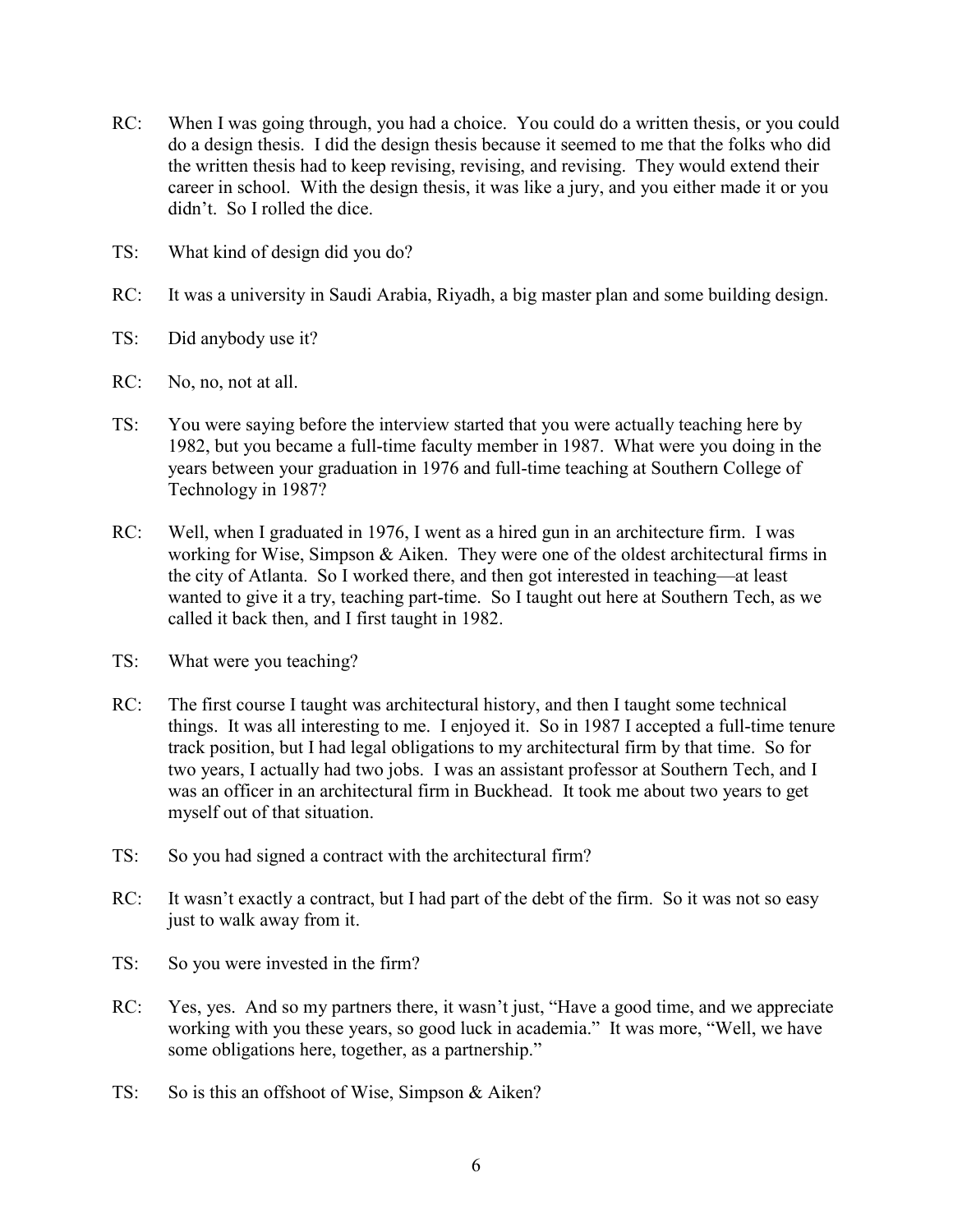- RC: Yes, it became the firm of Simpson and Associates, one of the partners.
- TS: So you had money to lose if the firm went under, I'm guessing?
- RC: Yes, and I had clients. All those things had to be serviced before I could completely bow out.
- TS: What did the folks at Southern Tech at that time think about that?
- RC: Well, Southern Tech was a different place than some other schools, Georgia Tech for example, in that Southern Tech really expected their faculty to have a professional career as well, to do professional projects, to do consultations, that kind of thing. So they looked on kindly. As long as I did my job here, having those outside interests at that time was certainly not frowned on. And so that's one thing I really liked about Southern Tech. They appreciated that practice.
- TS: So they're not expecting any scholarship out of you, and I guess limited service, except for what you're doing out in the community.
- RC: Well, there was an expectation of scholarship and service, but limited compared to nowadays.
- TS: Right. So you were teaching your classes, and then going to work in Buckhead?
- RC: That's right, but I was one of the bosses in the firm in Buckhead, so I could come and go pretty much as I wanted to. The thing that was difficult was travel because if I had clients that were out of town, that was always very complicated. I've had situations where I would get off an airplane and drive out to Southern Tech, teach a course, and drive back, get on an airplane, go somewhere else. So it was complicated, very messy, for a couple of years, but I was young and had energy. I couldn't do that now, certainly.
- TS: Well, that was a good supplement to your salary at Southern Tech anyway.
- RC: And that's a good thing too because I remember the day I got my first check at Southern Tech as a tenure track, assistant prof. Nothing back then was direct deposit. So there's a check in my mailbox. We had these little cubbies. I take that thing out, and, no kidding, I go walking up the hall and open it, and I look at that check, and I think, "How am I going to explain this to my wife?" This was like half the salary I was making in the private world. So when I took the job at Southern Tech, the chair back then said, "Oh, you'll be able to make up that difference so easy because we encourage practice. So don't worry about that."
- TS: And you believed that too?
- RC: I believed that too [laughs]. It only took me twenty years to get back to the same salary.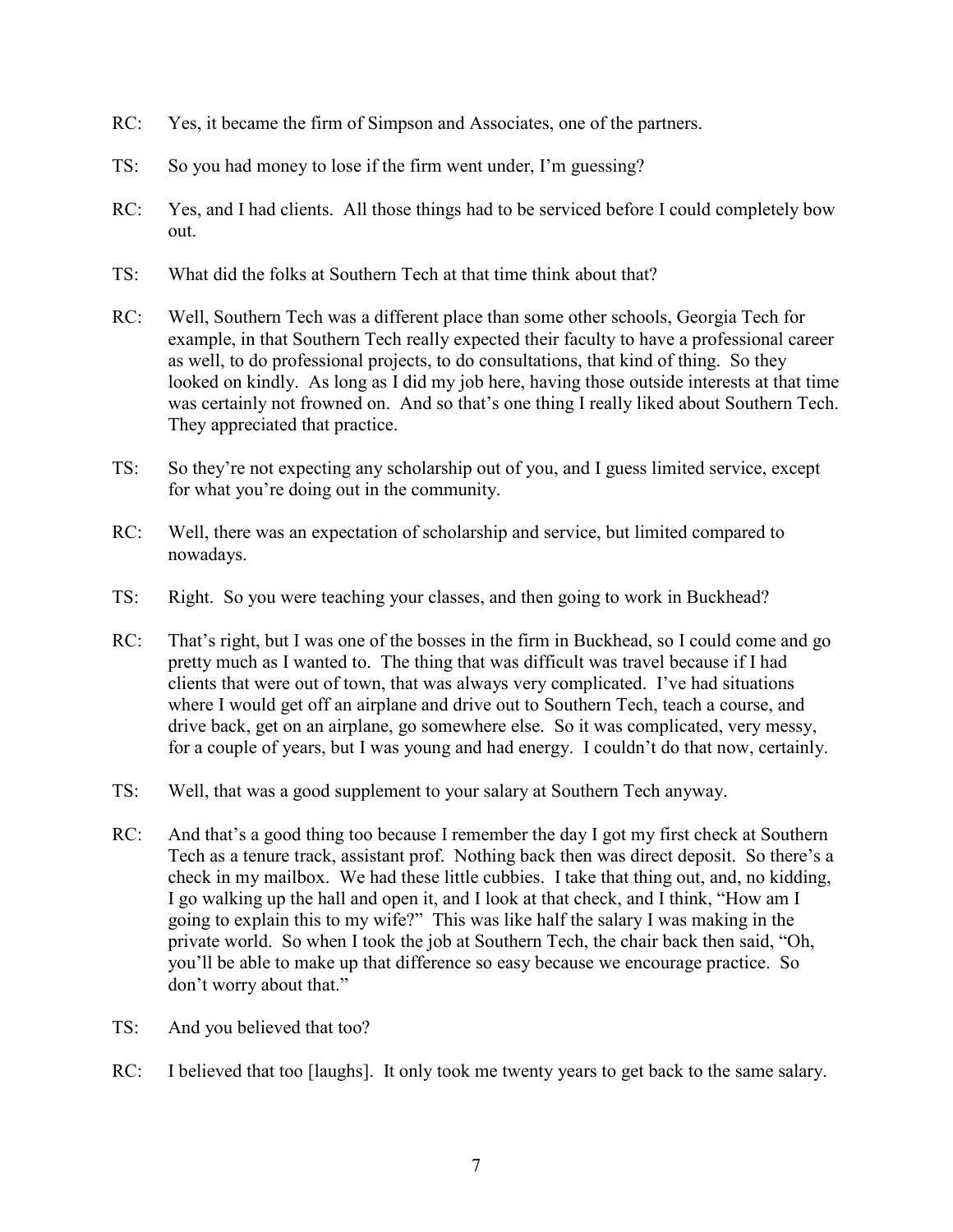- TS: Oh my goodness. So maybe the follow-up question to that is what was the appeal of teaching at Southern Tech as opposed to making all that money in private practice?
- RC: Well, that's a good question. That's a very, very good question. I didn't go into it lightly. But when you're in private practice as an architect, to me anyway, it was not quite what I thought it would be when I was in school. I thought every job would be really interesting, and every client would be, and it'd be a glamorous thing.
- TS: You thought you would be doing creative designs?
- RC: Right. Then, as you get more into management, you're directing projects, but you don't have your hands around the kinds of things that you really like doing. You're trying to do billing and collect money, and you're always out trying to get work. So I thought, "If I teach, then I'll be able to do these sort of boutique kind of jobs that I want. I'll just go after those kinds of jobs." I found those were hard to get too [laughs].
- TS: I bet.
- RC: But I don't regret it. It was certainly less income than private practice, but it's enough.
- TS: And I guess, what attracted you here was that it was here in the Atlanta area.
- RC: I had never been out to Southern Tech. I lived in Buckhead, and I got a call from the department chair. I didn't know who he was at the time. His name was [William S.] Dub Newman. I didn't know him, but he said someone at Southern Tech had recommended that he call me about teaching part time. This would have been 1982. I said, "Yes, that sounds good. I'd be interested in that. Let me come out and talk to you." I got off the phone with him, and I told my wife. "I'm going to go out there in the next couple days and talk to him." She said, "Good, good, good. Where is it?" And I said, "I don't know. I didn't ask." So I had to look it up. Back then, you had to look in the Yellow Pages, I guess. But I drove out here, and I still remember the day that I first came out here. I just thought this was the greatest campus. It had, and still has, the perimeter road [around campus], and there's no automobile traffic inside.

I thought, "This is really nice." The people were just really wonderful. I hesitantly told the chair, when he was doing the interview, "Look, I still want to continue to practice." I thought he would say, "Oh, no, you can't do that." And he's like, "Sure, that's what we want you to do. That's why we contacted you, because you have a relatively successful practice." So I thought, "Okay, this should work out."

TS: So everybody on the faculty was doing private projects? I know Jim Fausett [retired architecture professor James Gantt Fausett] was doing a lot of things. He would've been here back then.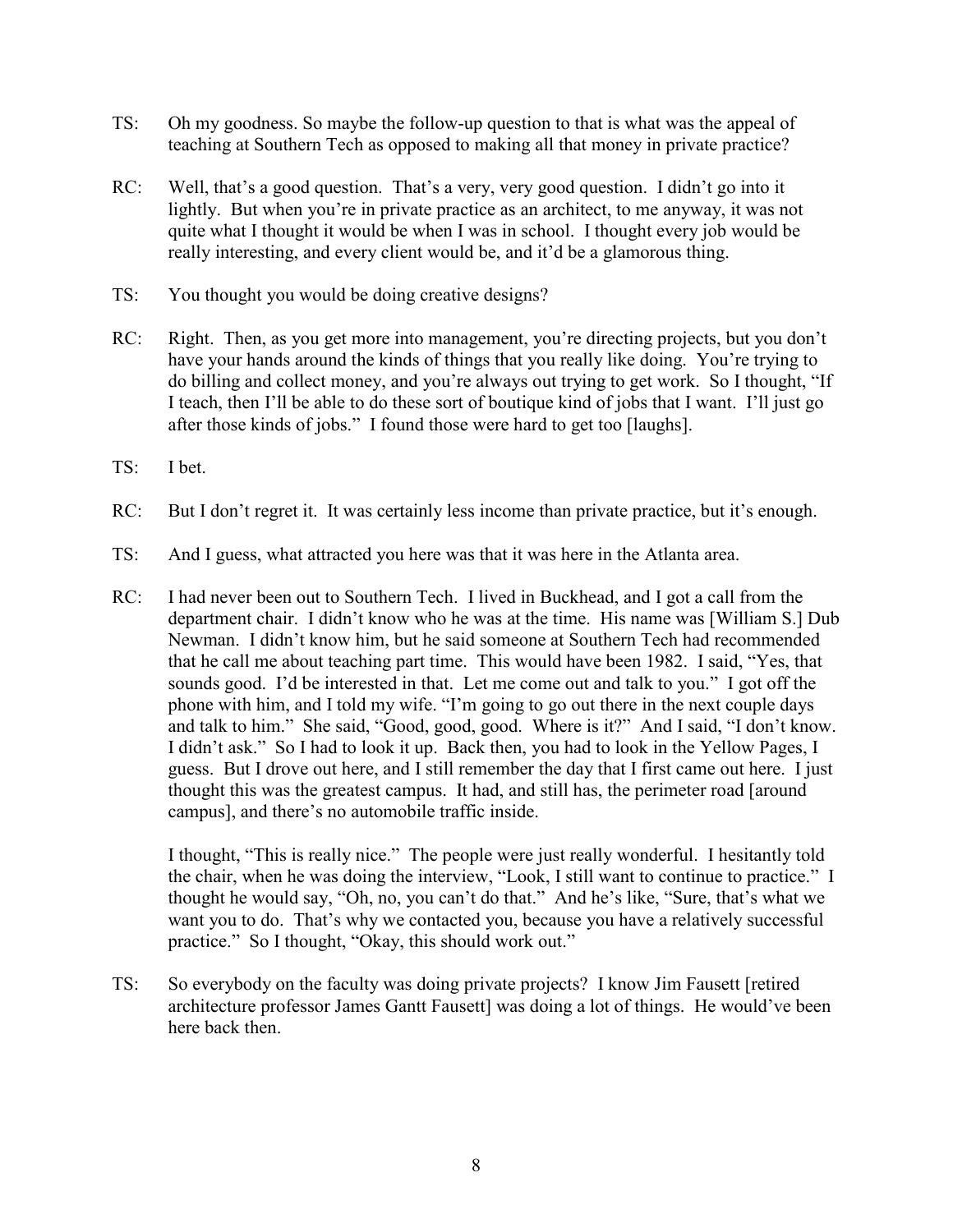- RC: Jim Fausett was here. Although we didn't know each other, I think Jim Fausett was in graduate school at Georgia Tech when I was in undergraduate school. We didn't really cross paths, didn't know him back then, but I think our times there coincided.
- TS: It could have been. He started here in 1971.
- RC: I think he finished with thirty-two years of service here [retired in 2003]. I still see Jim really often, a very dear friend of mine.
- TS: I was trying to imagine what it was like in 1982. Southern Tech gained its independence from Georgia Tech just in 1980. So it was, I guess, just getting started with a new administrative structure.
- RC: That's right. I do remember this about 1982. Our previous affiliation with Georgia Tech worked this way: the dean of Georgia Tech's College of Engineering became the first dean of Southern Tech.
- TS: He was, yes, [Walter O.] Carlson. [Editor's note: Carlson had been acting dean of Georgia Tech's College of Engineering. He served as dean of Southern Tech from the time the college gained senior-college status in 1970 until it won its independence from Georgia Tech in 1980. During this decade Southern Tech was under the direct supervision of Georgia Tech's College of Engineering].
- RC: Yes. What I remember when I started part time in 1982 was there were these orange Georgia Tech stickers on everything out here. I mean, every piece of equipment had Georgia Tech on it. Over the years, those got replaced. I thought that was kind of odd.
- TS: I know that there was a sense that Southern Tech didn't get proper funding while they had to go through Georgia Tech for everything they wanted.
- RC: That was my sense of it. As you know, by my first affiliation in 1982 and certainly by 1987, it was a case of, "Georgia Tech is behind us now." But, as I understand it, there were a lot of faculty and students in the Southern Tech community who wanted to keep the affiliation with Georgia Tech. I mean, that affiliation had a certain …
- TS: Prestige?
- RC: Prestige to it. But in the end, it didn't work out that way.
- TS: Right. I was trying to figure things out the other day. I know you got a School of Architecture in [September] 1989, but if you go back to 1985 I think there was an administrative reorganization where Southern Tech created three schools: Arts and Sciences, Engineering Technology, and Management. Where did architecture fit?
- RC: I know there was that re-organization in 1985. [President] Lisa [A.] Rossbacher reorganized again. We were the School of Architecture, Construction Management, and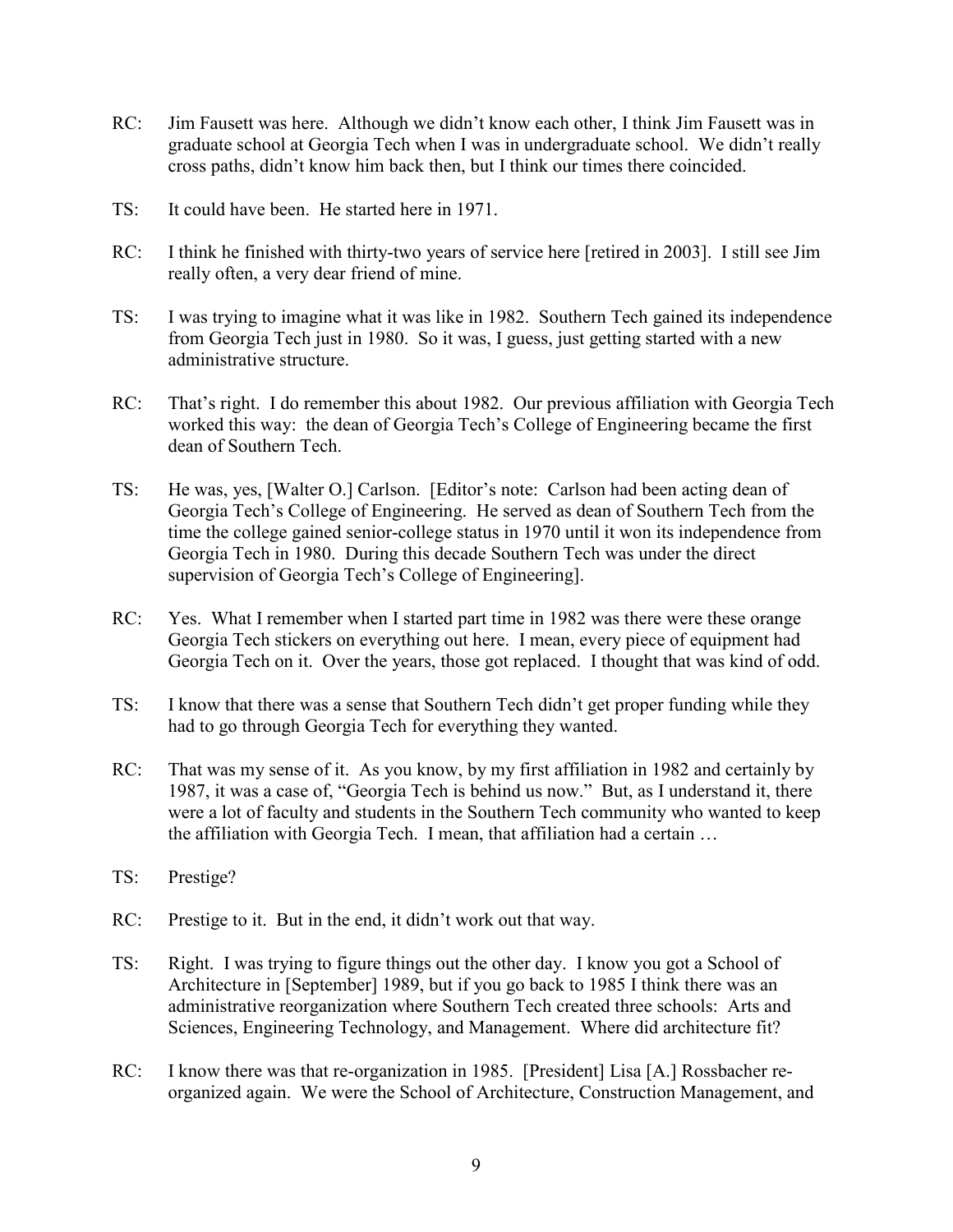Civil Engineering Technology, if I remember correctly [from 2001 to 2011, when Civil Engineering Technology moved to the School of Engineering]. I'm not sure exactly what [the re-organization of 1985] meant to us practically, although we began to run into a difficulty in architecture in that the Georgia legislature, back in the mid-80s and preceding that, said if you did not have an accredited degree in architecture, there was still a path to licensure, but it was very, very complicated. It [required a bachelor's degree and a seven-year internship] before you sat for a qualifying exam. Well, the state wanted to do away with that system and go with a more modern system of just simply requiring an accredited degree to begin this path.

- TS: Accredited by whom?
- RC: By the National Architectural Accrediting Board, it's called NAAB.
- TS: So degrees from Southern Tech were not accredited?
- RC: They were not. They were accredited by ABET [Accreditation Board for Engineering and Technology], but that's an engineering or STEM accrediting agency. We weren't accredited by the National Architectural Accrediting Board. Architectural engineering technology was not accredited.
- TS: Oh, I see. Was that something that was pretty unique to this campus?
- RC: It was unique. There were some other outstanding programs at the time, and I think these are still in place. Notre Dame has an outstanding program. One of the Arizona schools—I'm not sure if it's Arizona State or University of Arizona. We were always in competition with those schools for some of the higher rankings. We had a very, very good AET program, architectural engineering technology. But the state was beginning to make rumblings about, "We're going to do away with that program as a path to licensure, even through the complicated qualifying system." So we began to consider, how do we move towards a true bachelor of architecture program? It took a lot of lobbying and a lot of work on behalf of faculty and the supporting architectural community that really wanted Southern Tech graduates to have accredited degrees. To make a long story somewhat shorter, in the 1993-94 academic year, we became a candidate school for NAAB accreditation. And that's just the protocol. You first become a candidate school for professional accreditation, and then you take the next step if you are successful with your candidacy to get your first accreditation. Our first professional accreditation was 1995.
- TS: I should have read my interview with Jim Fausett because he talks at length about earning NAAB accreditation.
- RC: A funny story about that—when we were going through the candidacy and we had to set up all these displays and prove ourselves with the design work we were doing with our students, and provide all the documentation, we were very careful to document all that on VHS video tape. So we filmed everything. We were so proud of ourselves. Then I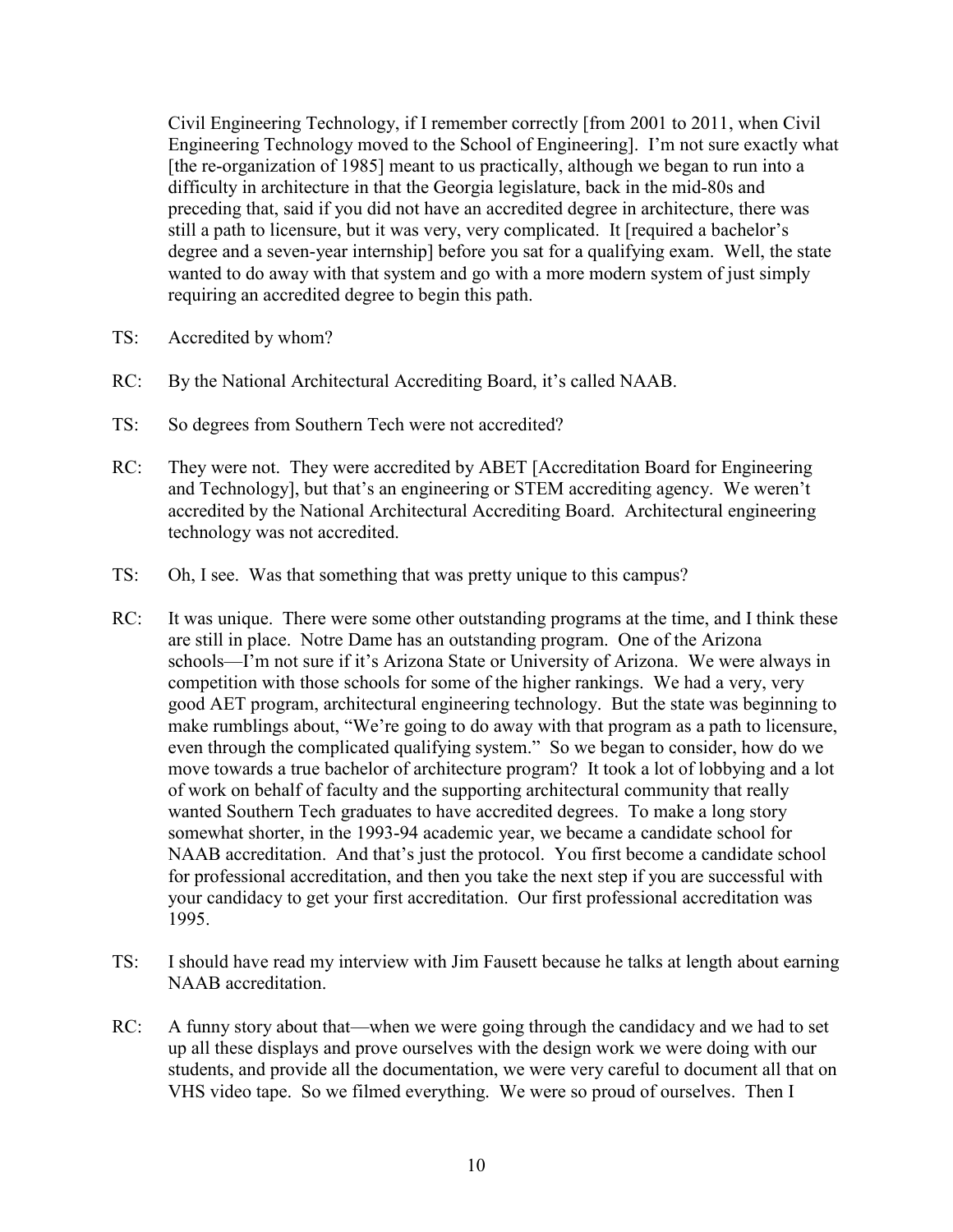won't say whom, but one faculty person took the tape home and recorded an episode of *The Simpsons* on top of it, so we lost all that.

- TS: Oh, no.
- RC: I would give anything to look back at that and see those preparations that we did. But we were successful, and so then we moved forward. They had a tricky way of looking back at students who were in the candidacy curriculum, and their degrees were accredited then. So since the mid-1990s, we have been an accredited program.
- TS: How large was the program before accreditation?
- RC: We were huge. AET probably had between four and five hundred students. It was a huge, thundering beast of a program. Then, when we got accreditation, we dropped down to maybe just over one hundred students.
- TS: Why was that?
- RC: Well, it was a five-year program for one thing, and it was very, very rigorous—not that AET wasn't rigorous. It was a different arena now that we were in. I want to say back then that there were like 119 programs that were accredited in the United States—not schools, but programs. Whether it was Stanford or Southern Tech, we had to meet the same standard as we do now. And so it was very, very difficult for students to do that, and it limited our numbers.
- TS: Did students have any trouble getting jobs when the program was unaccredited?
- RC: No, not at all. We had a really great placement rate when we were an AET program and when we became an architecture program—just great placement rates until 2009 with the recession. That was a tough time for architects. And I'm talking mainly about architecture. After I became interim dean in 2012, [I began to] know a lot more about construction management, but I didn't know so much about it before then.
- TS: So the architectural firms didn't seem to care whether it was an AET or an architectural program?
- RC: Well, they began to care somewhere around the mid-1980s. I think that is why the state legislatures wanted more assurances, I suppose is a fair way of putting it, that all architects were qualified. See, the thing with architecture—and it's a joke in the profession, at least we tease about this—architects do a lot more than just design and manage construction and that sort of thing. They're responsible for the health and safety of people. The little joke is doctors can kill folks, but they kill them one at a time.
- TS: If a building collapses …
- RC: Yes. Architects can take out eighty thousand at Sanford Stadium.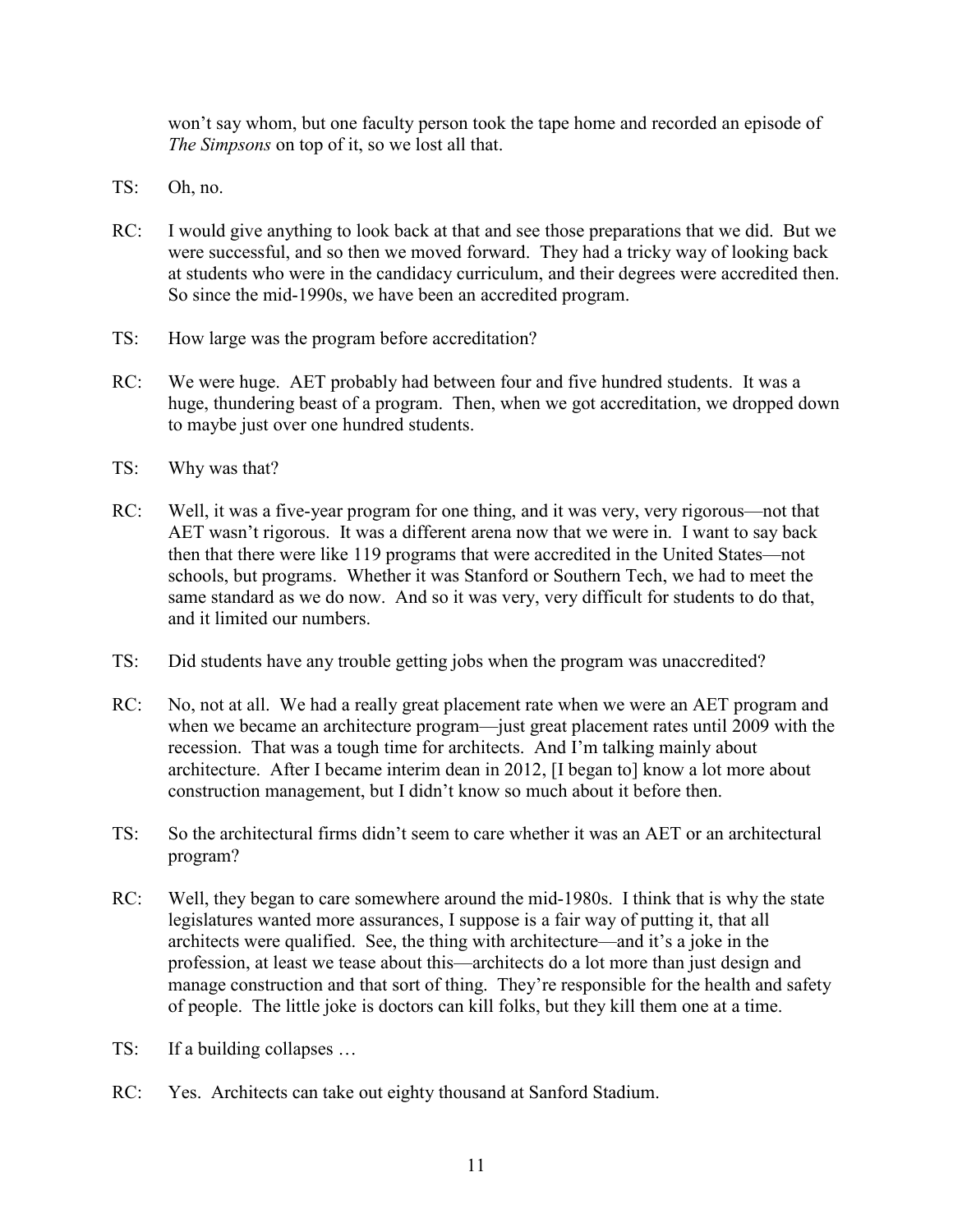- TS: Right, right.
- RC: This is where I'd usually do my University of Georgia joke, but I won't. I'll let it go. Since my daughter goes there, I have to be kinder now.
- TS: Oh, okay. Southern Poly gained university status in 1996, the same year that Georgia finally caught up with the rest of the world and started calling the colleges in the University System that acted like universities by the name "university." How did that affect the architectural program here?
- RC: I think it was helpful. It was more of a prestige thing nationally than anything else. We didn't make any substantive changes to anything that I remember. It was sort of bestowed upon us, and we were happy to be called a university.
- TS: Right. I remember at Kennesaw, they told us at the time that we weren't going to have any more money, and it wasn't going to make any difference in what we were expected to do, but we found out in time that it really did make a difference in some ways, in terms of expectation for scholarships and what have you.
- RC: Expectations, that's true. You're right about that.
- TS: I just wondered if that was the case at Southern Polytechnic.
- RC: I don't think that was stated anywhere. But I think it was just natural, in particular with new faculty coming in. With that title change, if you will, there was a sensibility about elevated expectations of scholarship. Yes, I think that's fair.
- TS: That was my sense at Kennesaw too. We were always hiring people that were better prepared than we were when we were hired or that had higher expectations in terms of scholarships.
- RC: Yes, that's probably a good thing overall.
- TS: And then everybody else had to catch up or fall behind.
- RC: Yes. And there's still some of that sort of conflict. I don't think it's really contentious, but I know there are a lot of faculty that have been here a long time for whom teaching was their mission. That's their passion. That's what they're about. Somewhat higher expectations of scholarship were not at all something that they couldn't do. That's not what they signed on for, but they cope well. I think they do well with it.
- TS: I know at Kennesaw we had a number of faculty members that could've gone to a research university, but they wanted to teach. That's why they were here. Did you have that experience on the Southern Polytechnic campus?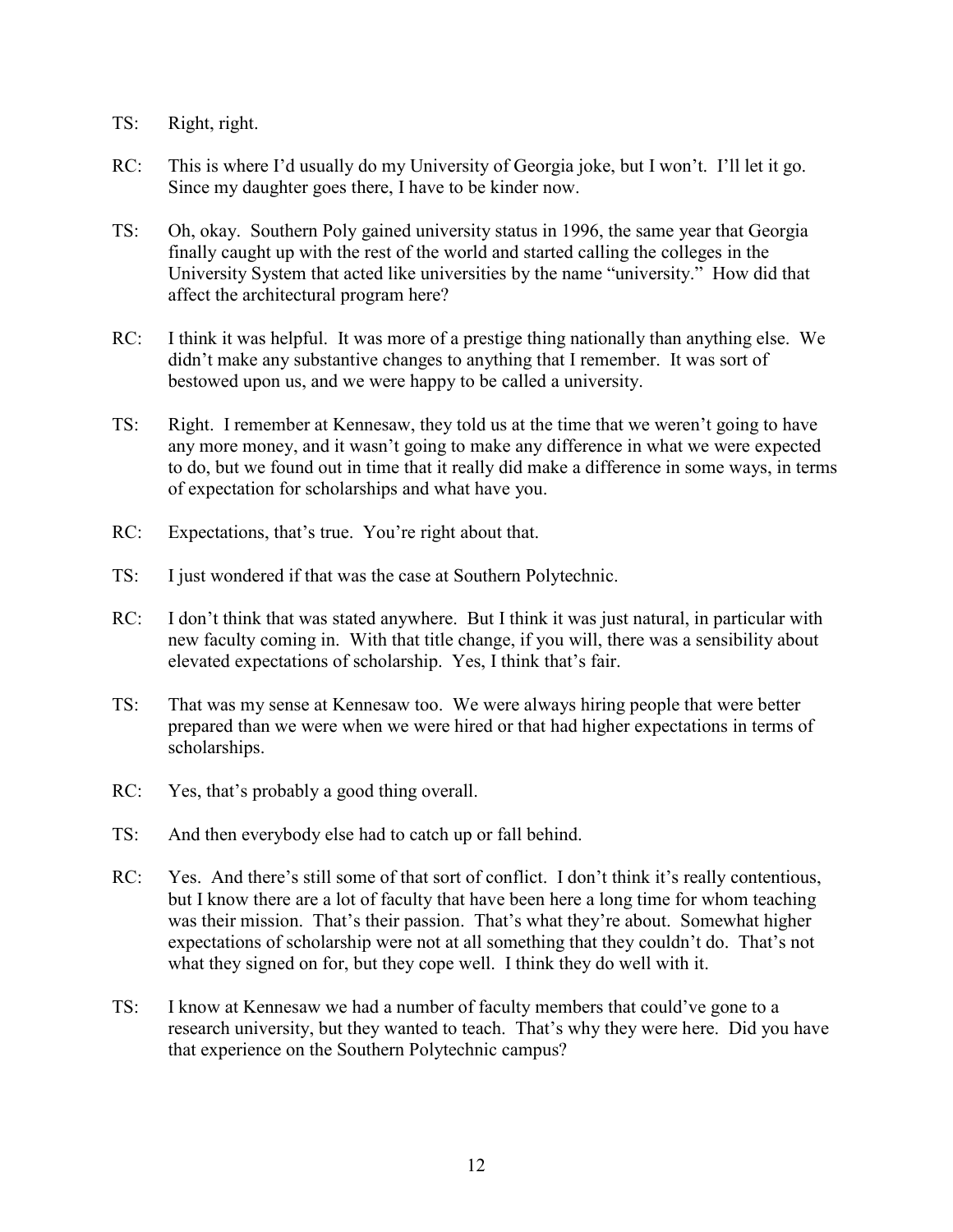- RC: I think that's true, and we have people in construction management and architecture who want to continue consulting and practice. Personally, I think that's a good thing. I think that gives us our somewhat unique identity that we're a bit more a hands-on place than some others. I think that's true.
- TS: If you're doing more scholarship, it's going to cut into your work in the field, isn't it, unless you can tie those two together?
- RC: Yes, you've got to tie it together. Now, I think too, there's more appreciation of the scholarship of practice, and so that helps.
- TS: Scholarship of practice? Like scholarship of teaching, this is scholarship of practice?
- RC: Yes, exactly. In construction management and architecture, when you go from standing in the mud to a building being there, it's a pretty amazing learning process. And if you can communicate that to others, that is essentially scholarship—when you can develop knowledge and pass it on. I think universities in general are more sensitive to that now. That is a legitimate form of scholarship. It was professional development for a long time. If you did any kind of practice, that's professional development. But I think there is a little more awareness now that there's scholarship in there too.
- TS: I know that Betty [L.] Siegel at Kennesaw was a big advocate from day one of [Ernest L.] Boyer's model [*Scholarship Reconsidered: Priorities of the Professoriate* (1990)]. A big focus on the Kennesaw campus was not retooling your career by going back and recovering a field that you left behind in graduate school, but to make scholarship of teaching your scholarship.
- RC: I don't know Betty Siegel like all the people on the Kennesaw campus know her, of course. But at Southern Tech before consolidation, and when she was at the height of her powers, it was like in sports. When there's somebody on the other team that you're not supposed to like, but boy you really wish he or she was on your team, that's what she was to Southern Tech. It's like, "Wow, do we stand a chance against that university? I wish we had her." I loved our administration, but I always thought of that sports analogy.
- TS: Well, one of her strong attributes was to spread the message far and wide about her institution.
- RC: Well, that's right. But we were so fortunate at Southern Tech to have great leadership. We had Dr. Stephen [R.] Cheshier, who was fantastic and was just the right person at the right time for us [president, 1980-1997]. Then we had [Daniel S.] Dan Papp, who moved us forward [as interim president, 1997-1998]. And of course Dr. Rossbacher, who was a dear friend of mine, just such a powerful, powerful force on this campus. We were all so proud to have a woman president who was an astronaut [candidate] and Princeton graduate [1983 PhD in Geological and Geophysical Science]. I mean, we were just so lucky to have her, so fortunate.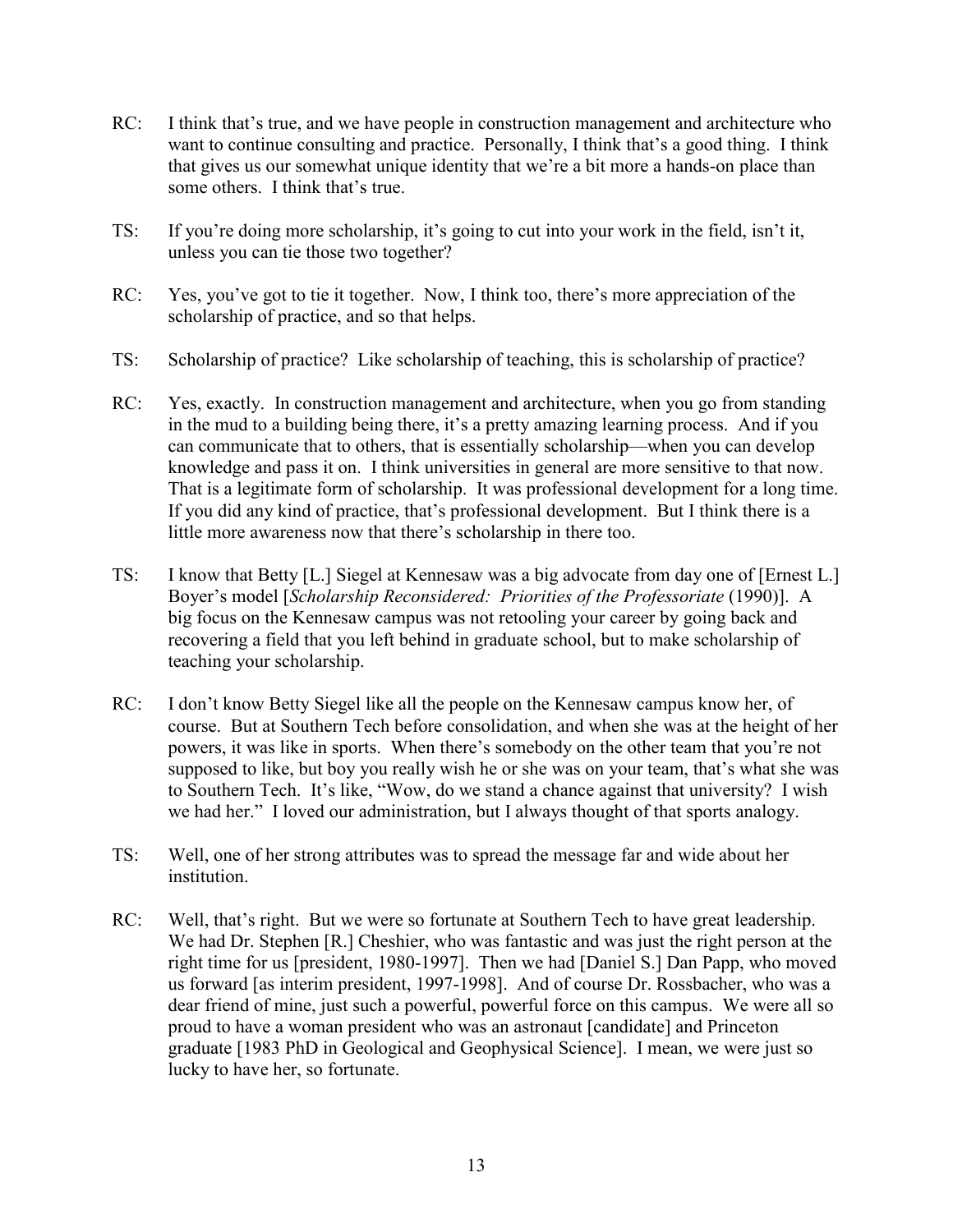- TS: That leads into the next question I had. There was a huge controversy on this campus in 1997 about Dr. Cheshier before he retired, and also Harris [T.] Travis [vice president for academic affairs] who was already pastor of Zion Baptist, a much beloved pastor there for many years.
- RC: I think he still is.
- TS: Well, he retired a year ago.
- RC: Oh, he did? I saw him maybe a year ago.
- TS: But there was a big controversy on campus when Cheshier was president and Dr. Travis was vice president for academic affairs. My question is, it sounds like you were a supporter of Cheshier, but do you have any memories of that controversy, and do you remember what you thought about it at the time?
- RC: Well, as I say, he was a friend of mine, and, in fact, I was the architect for his home. So I freely admit that, and it may prejudice my opinion. But I know about the incident. I remember it, and I'll tell you what, by that time I was smart enough as a faculty person to stay away from it. I mean, it was a certain group of people who were very energetic and passionate about what they were doing, and I just thought, "Well, all the facts will come out, and maybe I am naïve, but the survivors who deserve to survive will survive."
- TS: We passed over the fact that you had a consulting practice from a couple of years after you became a tenure track faculty member. You didn't have much time to engage in campus politics anyway, I guess, did you?
- RC: Not much time, but I have intentionally avoided that, and I think that has had something to do with my longevity. In fact, people often tease me that, "If Cole knows anything about it, then you can rest assured everybody else knows because he's going to be the last one." I like to think that I am pretty impartial about things, and just I want to hear facts. I don't like the rumor mill stuff. I don't know. Maybe that's why I'm an old man sitting here that's still employed.
- TS: I've been in communication with Dr. Cheshier lately. We're going to be on a panel together at the Marietta Museum of History on history of higher education in Cobb County coming up a week from Friday.
- RC: He's a great guy, yes. There has been a lot of turnover at KSU. So I tease with my colleagues whenever I send out an email to a lot of people. I don't know if it's excessive or not.
- TS: We've had a lot the last couple of years.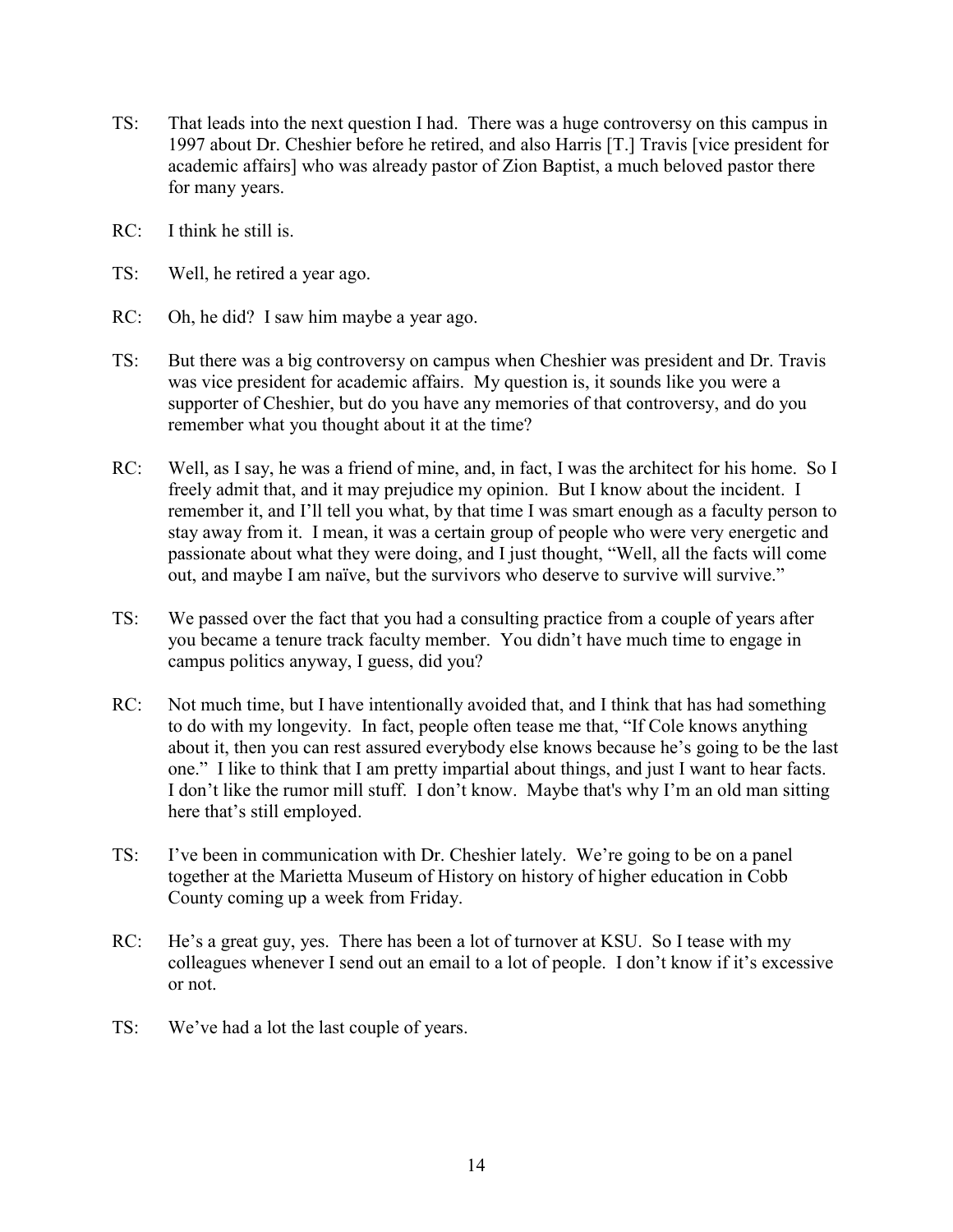- RC: It seems to me like there's a lot. So I tease. When I have to send out an email to a lot of people, I always blind copy myself just to see if I'm still employed here. If it bounces back …
- TS: I don't think you have to worry about that. But the president's cabinet has pretty much been depleted from a couple of years ago.
- RC: Well, if you look back from the Southern Polytechnic perspective, we had Dr. Rossbacher [president of SPSU, 1998-2014], and she left. Right? Then we had Dr. Papp [president of KSU, 2006-2016, president of the consolidated university, 2015-2016], and he's gone. That's two. And let's not forget Ron [R.] Koger. When I was interim VPAA [vice president for academic affairs], he was interim president [July 2014-January 2015]. So we go Dr. Rossbacher, we have Dr. Koger, and we have Dr. Papp. That's three. And then we have Houston [D.] Davis [interim president, July 1, 2016 to October 31, 2016], that's four. And then we have [Samuel S.] Sam Olens [president, November 1, 2016 to February 15, 2018], right?
- TS: Yes.
- RC: That's five.
- TS: And Ken Harmon [interim president W. Ken Harmon] right now.
- RC: So the next president will be number seven.
- TS: You've had a lot of change on this campus, I guess, when you count that way.
- RC: It has to be some kind of record—in four years seven changes in leadership.
- TS: That's a lot of change for sure. You seem to imply that Dr. Papp was a pretty good interim president here in 1997-1998.
- RC: He was good, yes. We all liked him. And he brought football, and I like that.
- TS: Yes, and he got a football team for Kennesaw State.
- RC: That's exactly right. Before he left, I would ask him questions about the triple option. Here was a college president who could tell you the details of it, and I liked that.
- TS: He played college football as a freshman at Dartmouth, and then got hurt and went to rugby after that.
- RC: Super guy, so smart and easy to talk to.
- TS: I'm still in mourning about what happened the last two years on our campus. Do you stay in touch with him?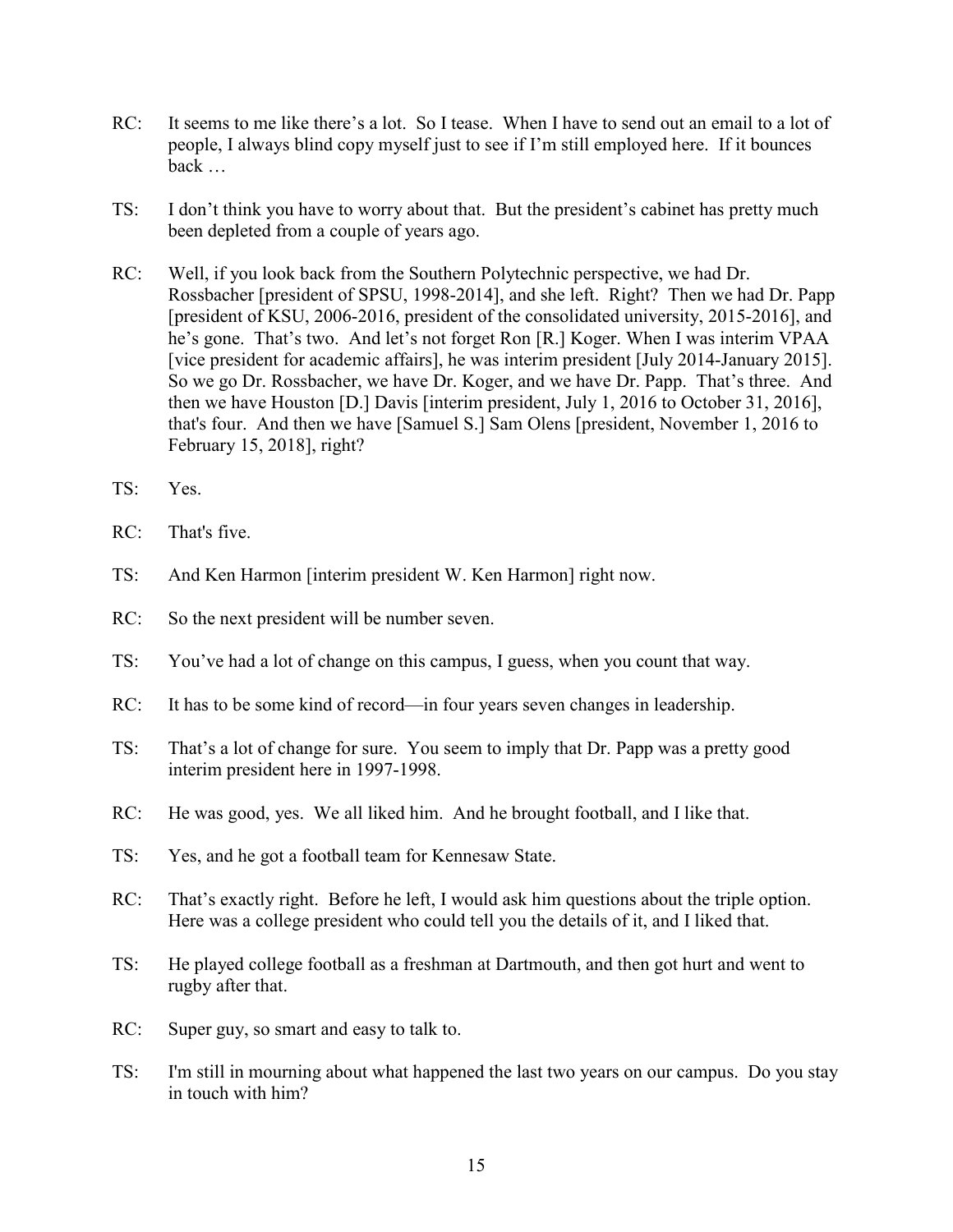- RC: Not on any kind of regular basis. I did see him at an event on our campus. It's been two or three months ago, I guess.
- TS: Oh, he came out here?
- RC: Yes. There was a dance event at our auditorium, and he happened to be in the audience. That was the last time I saw him. That had to be three months ago, I guess, something like that.
- TS: Do you remember the search for President Rossbacher? I understand that faculty was not involved at all.
- RC: I really don't. I was on the committee for her inauguration ceremony. I had this really important job of making sure all the college presidents from around the country were lined up. That's what I did [laughs]. But I enjoyed that experience, and that was a great event. It was really, really a big deal. It's the first time I had been involved in any of that kind of thing, and I was on the planning committee.
- TS: How long did it take people to warm up to her being here? Was it immediately, or did it take a while?
- RC: My memory is that there weren't any real rough spots. The first big policy thing that I remember—now I'm sure she did a lot more that I just wasn't privy to—but she instituted what I believe was called the strong dean model. That was a reorganization of the deans' powers on the campus, and I think that brought us more into contemporary times. There was more responsibility for financial situations, that sort of thing. I remember that. I was very, very impressed with her leadership and her leadership style.
- TS: Let's talk about your teaching for a little while. You mentioned the first course you taught here was architectural history. I know you taught a course on Atlanta architecture for quite a while. Could you talk about your teaching?
- RC: Yes. Going way back now to the AET days, I taught, believe it or not, seventeen different courses. Now that tells me we probably had too many courses.
- TS: A lot of preparations.
- RC: I'm sure I wasn't qualified to teach seventeen courses, but I think we were a little shorthanded. When we became an accredited program, my areas of teaching were studio instruction, teaching studio. And I was the thesis teacher here until we got too big for it to be one teacher in there. Then there was architectural design, which we call studio. Way back when I was in college, we called it lab, but it's called studio now. And I taught professional practice and the Atlanta architectural history. Another elective course that I taught was tall building design. Occasionally, I might do something else, but those were my usual courses.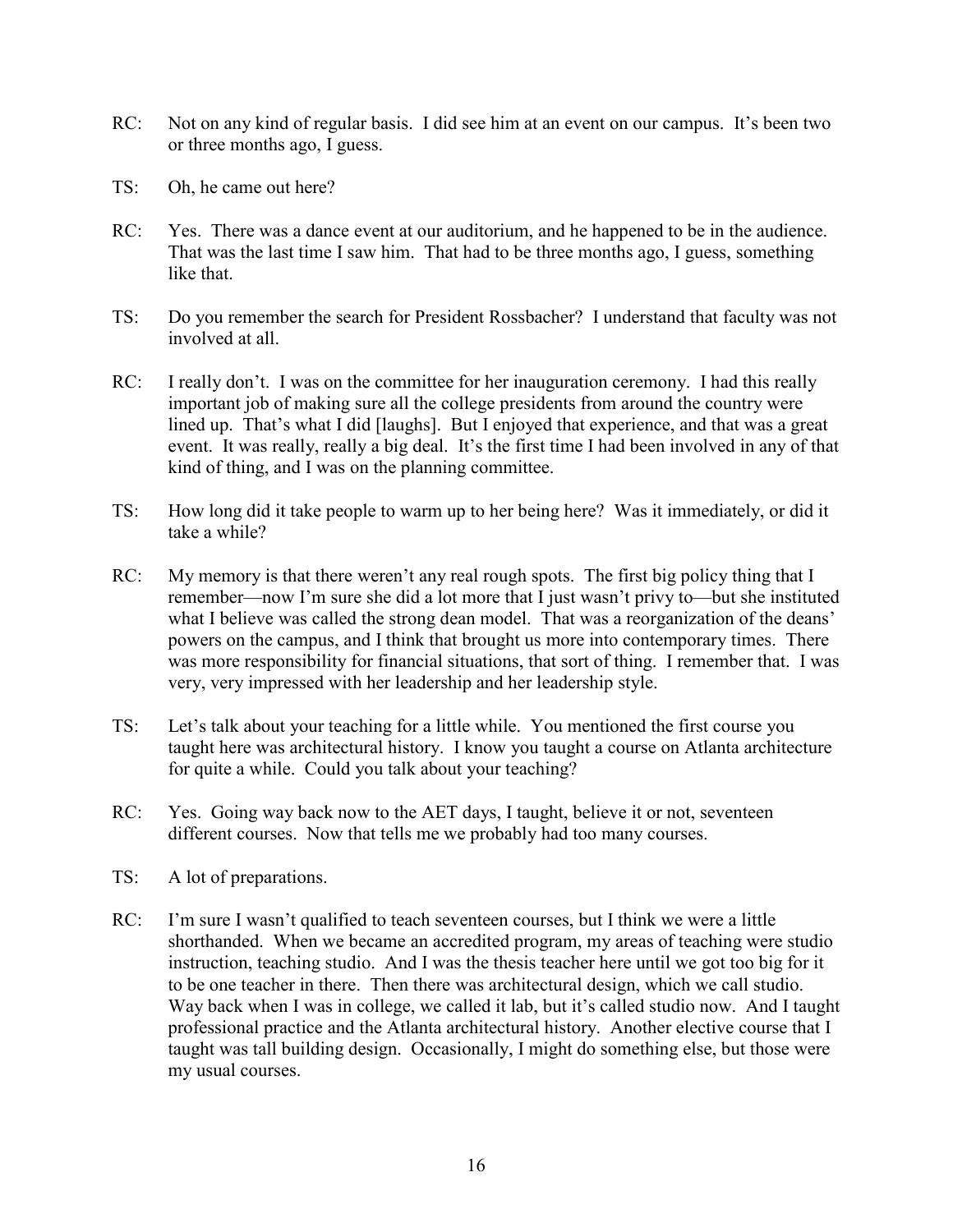- TS: How did the tall buildings course come about? Were you designing tall buildings?
- RC: Well, I had been involved in that, but nothing that was on a scale that would be nationally recognized or anything like that. I was just really fascinated with tall buildings because they are still essentially hand-built objects, and that's amazing to me—that kind of coordination and execution of doing those immense works. It's an architectural type too that had a time when it didn't exist, and then it existed. If you take, say early 1850s, 1860s in Chicago and New York, there were not tall buildings. Then, suddenly, there are tall buildings.
- TS: You had to have an elevator before you could have tall buildings.
- RC: That's right. So now there's something new under the sun, and I could relate to that. That was something that wasn't so very long ago.
- TS: Wasn't a guy names [Elisha Graves] Otis the inventor of the elevator in the 19th century?
- RC: Yes. He didn't exactly invent the elevator. He just made it so it didn't kill people. It was the Otis safety elevator. It had little cams that would catch on it. They had elevators before that, but they were sometimes deadly. And then steel. We went from iron to steel, and steel had much more malleable and ductal properties. You could go very tall with it, and buildings didn't have to have load bearing thick, thick, walls. See, in the world of rental space, you rent to the outside wall. The entire building has to be amortized.
- TS: Right. So you're losing money if you have to have a really thick wall.
- RC: Yes, yes. A lot of folks say, "Architects like to put these thin glass walls on because it's an aesthetic thing." Well, sort of, yes, but it's also thin. I was just fascinated by the equation of the functionality, the aesthetic, and the business of the tall building. It needs to pay off. So I got into that. Then field trips to see early tall building were relatively easy. You didn't have to leave the country for the most part. You go to Chicago and New York. So that was a good fit for me.

Professional practice was a good fit for me. I have been doing that for a long time. The course was actually titled "Professional Practice and Ethics" because to be a member of the American Institute of Architects [AIA], there's a canon of ethics. I always did my best to make sure that students understood that you have an obligation as a professional to first serve others. If you make enough money, if there's some left over for you, that's great, but your obligation as a professional is first to other folks.

- TS: Right. Did you teach a course in the history of Atlanta architecture just because we are in the Atlanta area or was there a deeper reason?
- RC: Well, I was really interested in Atlanta because certainly it was convenient and easy to study, but also General [William T.] Sherman instituted an urban renewal plan, if you will, training his artillery [during the Union army's invasion of Atlanta in 1864] on the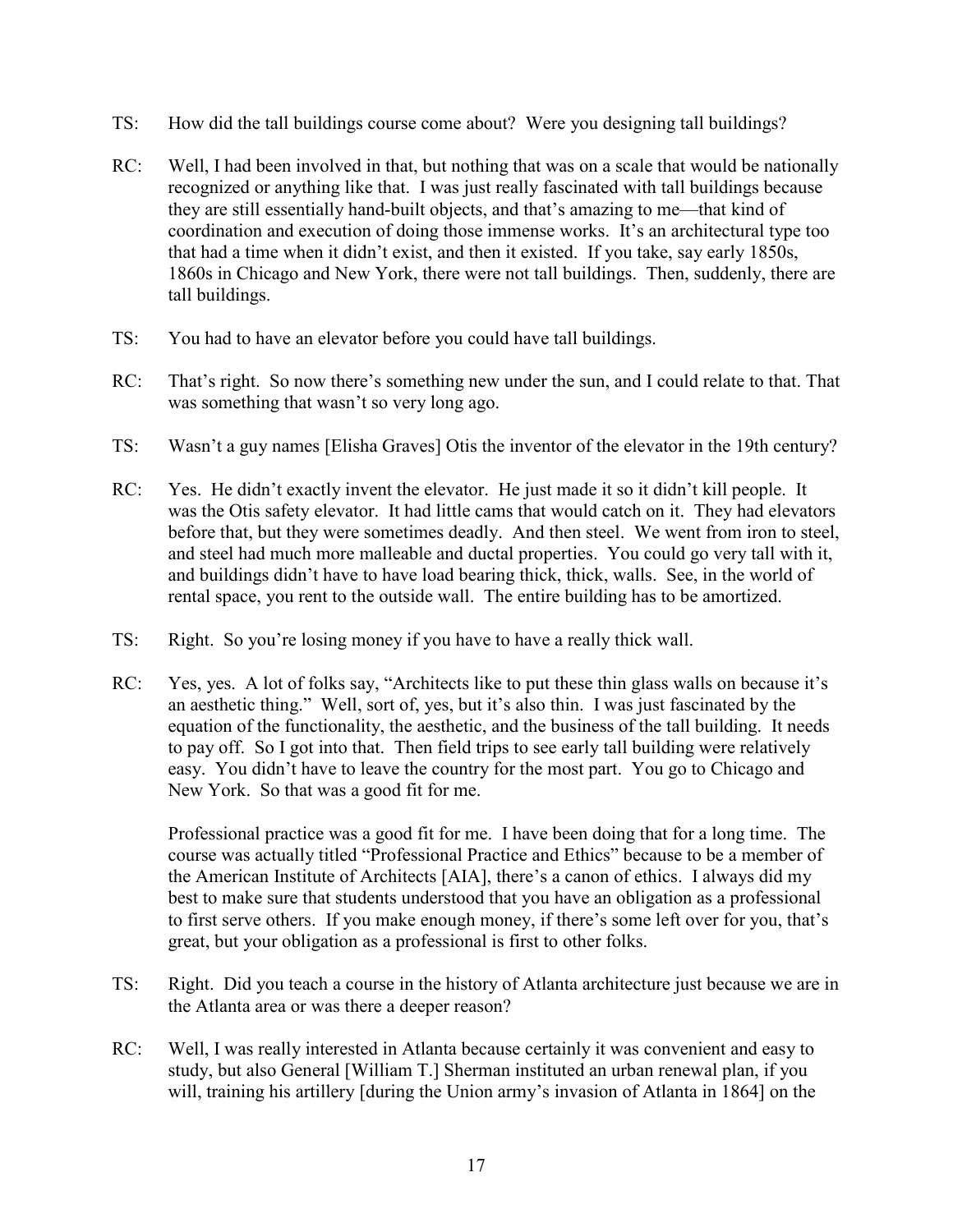Terminus district. So it was a clean slate, and it was an interesting laboratory to watch how things developed. And it's still very, very interesting to me. I look at the expressway system as it goes through downtown, and you can see that's where poor folks used to live because the expressways kind of trace out [where they were].

- TS: It ran through them, didn't it? It was politically easiest to tear down poor people's neighborhoods.
- RC: Yes. You can see that in a lot of cities, but Atlanta being so close, it's like a living laboratory. I can't think of anything particularly unique about my teaching design studio, other than I'll tell you this: I've never liked the culture within architectural academia when students have to stay up all night so long [working on their design projects], and they never leave the building. It's very, very difficult for them emotionally, mentally, etc. So I used to give my students extra credit for not staying up all night.
- TS: Okay. How did you measure that?
- RC: Well, when I was younger, I would actually stay up all night with them. I would work over here all night and help them with their projects and that kind of thing. Then I got a bit old for that and realized the toll it was taking on students. I remember when I was in school, it was a right of passage, I think. So I thought, "Let me try this. We'll have an honor system. You go to bed, get some sleep, and present your work the next day." You can usually tell who's been up all night, or up two or three nights. It worked out fine. Projects were just fine, and students were better adjusted. But it was interesting to give students credit for not staying up.
- TS: Well, that's great. I told you that I looked at what students said about your classes on Rate My Professor. It's all there on the Internet.
- RC: Oh, boy. You can't hide from anything.
- TS: You can't hide from it anymore, but you should pay folks for what they were saying about your courses.
- RC: Did I have one of those chili peppers showing I'm hot?
- TS: I didn't look at the side where the numbers are. I just looked at the written comments. They said that you make students think. What faculty member wouldn't want people saying that about him? They said that you're tough but helpful, that you're funny, and that lazy students shouldn't take your courses [laughs]. So I guess my question is, is that a fair assessment of your philosophy of teaching?
- RC: I think so, and I appreciate those comments. Those sound good. There were probably some that weren't so good in there too.
- TS: I didn't see them.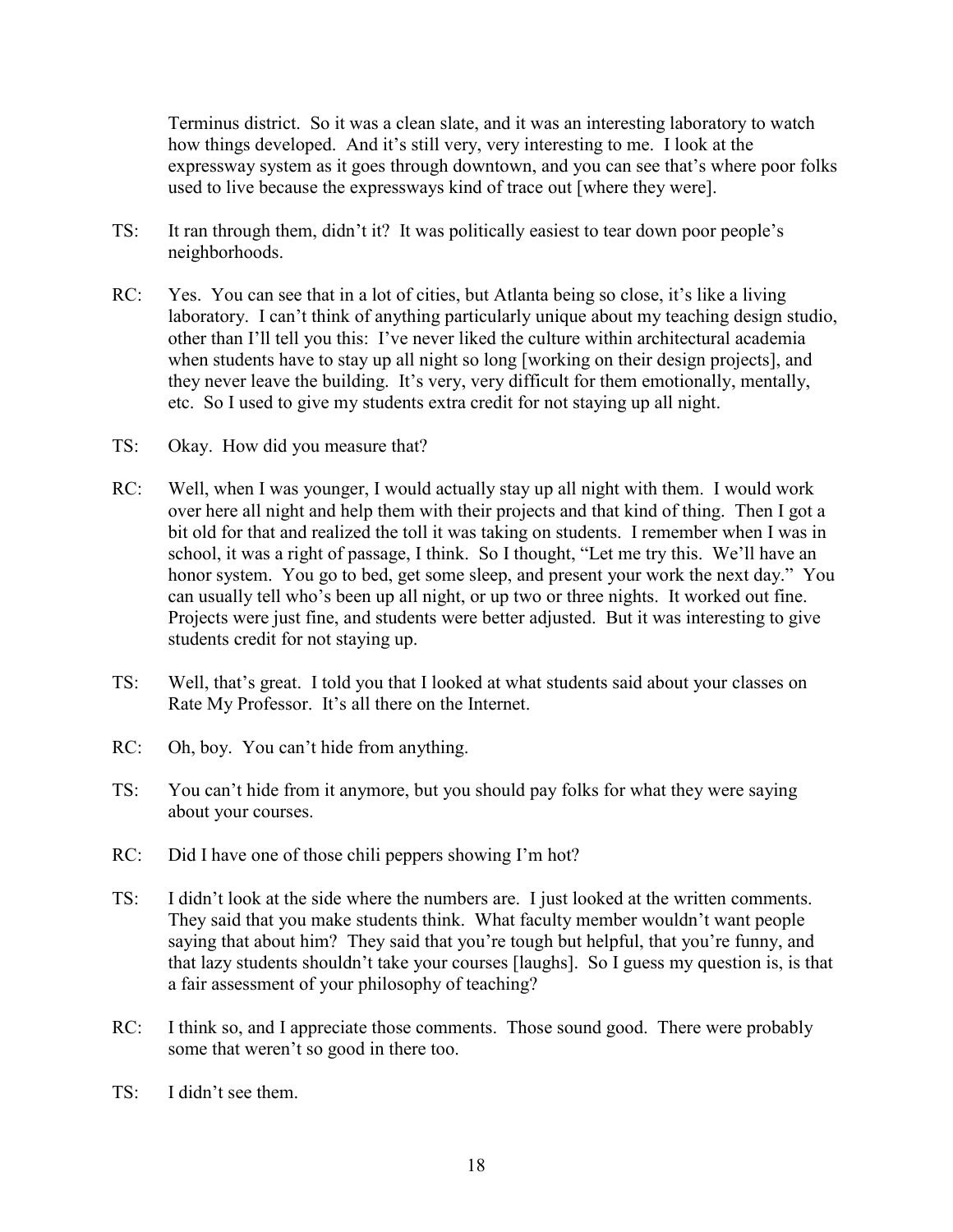RC: I've always thought, at least since I matured as an academic, that students or their parents pay good American dollars, a lot of money, to take these courses. And I'm going to do my best to give them their money's worth. That means critiquing their work, but diplomatically and trying to be gentle. If something doesn't rise to the level that it should, I think it's only fair that I tell you that. I'm not mad at you or anything. I'm not trying to shame you. It's just that's not good enough for you to compete. So that's the way I approached it. I'm just trying to give you something you paid for, and just trying to be consistent that way. But never, ever, ever belittle anyone or talk badly to them or about them; just treat people with a lot of respect. They deserve that respect because architecture and construction are pretty tough disciplines. But, yes, that's just been kind of my philosophy.

I've always been really proud too of the fact that Kennesaw now, but Southern Tech and Southern Polytechnic before, had what I think of metaphorically as big open arms. We're going to give you your shot. In RPG stats [retention, progression, graduation] we're going to have a bigger washout rate than some schools that are more elitist in whom they accept. But I would rather have some retention problems and know that I gave students their shot at success. This is just me personally as a dean. I want to give you your shot. Your parents and sometimes students pay taxes for public education. We're never, ever going to lower our standards. We can't. We have a threshold we have to meet, the same as other schools that perhaps can be more selective about the SATs, etc. But here's the thing. "We are going to give you a shot, and we are going to give you your money's worth, and we are pulling for you and going to do all we can to make you successful, and we're going to give you a shot."

- TS: You seem to be going beyond your classroom to the institution as a whole. Do you see this as the vision of the institution?
- RC: I do. I think of it as the university's position. But even if it isn't, I can't control that. It's my college's position. "We're never, ever going to lower our standards. But young woman and young man, we're going to give you a shot where other schools might not. We're going to do all we can to make you successful. But if it doesn't work out, I hope you will look back and say, 'I had my shot.'" So, to me, that's what public education should be—give kids a chance.
- TS: Yes. So we're never going to have the graduation rate of a Georgia Tech, because they take the best in terms of high school grades and SAT scores?
- RC: That's true. They do take the best in those categories, but I think our young people in my college here are gritty. They try so hard! You can't measure those things in numbers the persistence. Some of these kids are first time college kids, and I think that can make up for a lot of things, just how badly you want it. When I'm sitting with parents, and I do this often, they're trying to decide whether their daughter or son is interested in construction management or architecture. They say, "We're considering the University of Tennessee, Auburn, and Georgia Tech"—usual suspects around here. I tell them, "If you can get into all those schools, that's fantastic. You can't make a bad choice. They're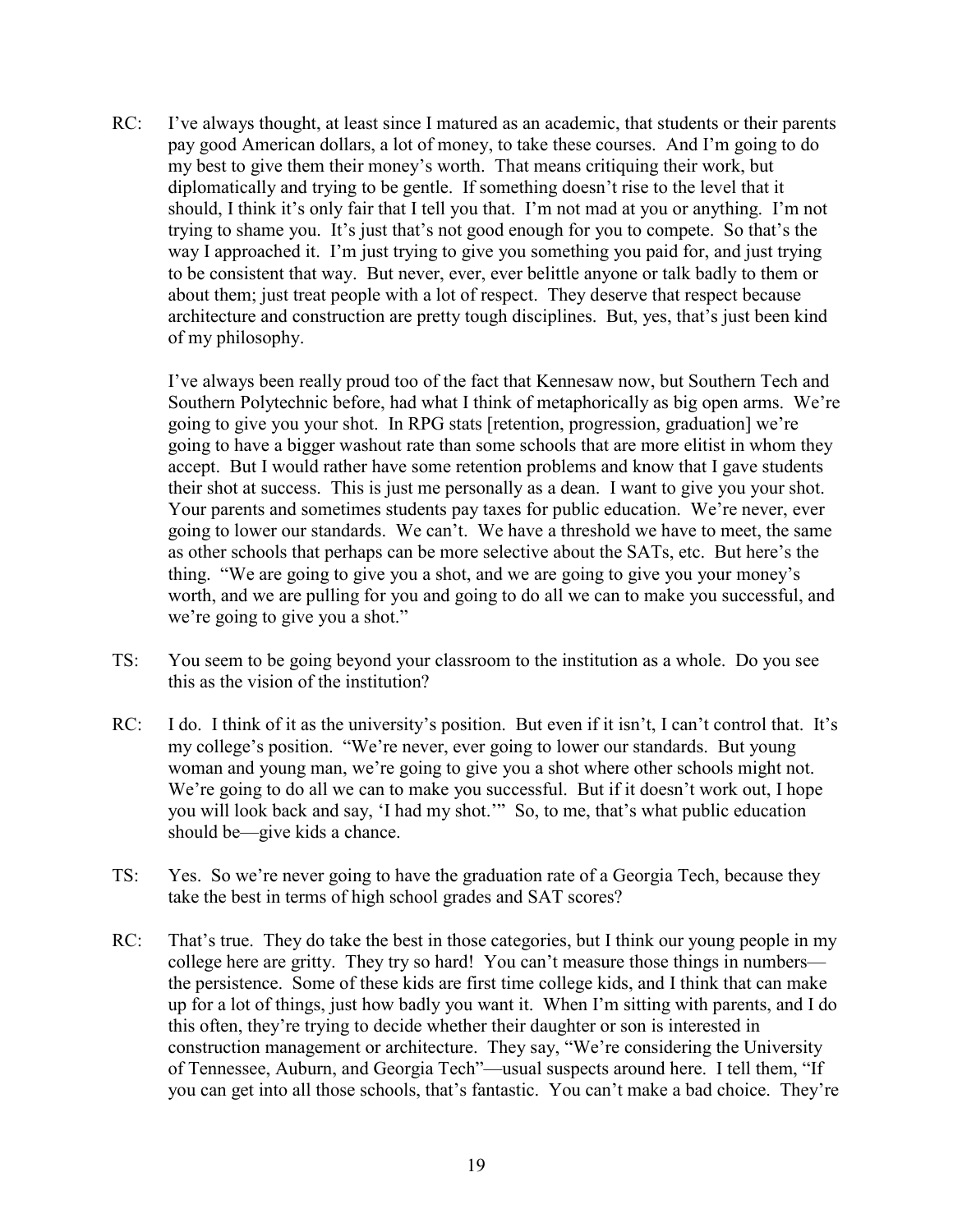all great schools. In the State of Georgia, we're so lucky to have great public institutions and private schools as well. So maybe, if I'm pointing out any difference, if you come here, we're going to put our entire effort behind making you successful."

- TS: When I say that the elite schools get the best [traditional-aged] students, based on my teaching at Kennesaw over the years, I always thought that we had the best because we had all these nontraditional students that came back that were highly motivated and brought work experience. Did you have nontraditional students to the same degree on this campus? I mean, there was a time when our average student age was 27 for undergraduates.
- RC: We have that. I can tell you this as an example of that. From time to time, I'm asked to give a guest lecture, say, in construction management, particularly. I will go there, and it will be mid-afternoon, 2:00 or 3:00
- , let's say. I look out there, and there are students who have been working that morning, and they've got mud on their clothes. They're sitting there attentively and so engaged in this, and many of them paying their way. I think, "I don't know what your SAT was, and I don't know what your high school average was. If you happened to go to a school that was under-resourced and didn't offer AP calculus, that was not your fault." So, again, I look out there, and I think, "You guys and ladies staying awake and working so hard and being concerned about your grades and your job and often your families, to me that at least equals, if it doesn't trump, a higher SAT. Yes. That's the old hippie in me, right [laughs]?
- TS: Well, it may be. It's my experience too. It makes perfect sense to me that motivated students, regardless of SAT scores, are going to beat unmotivated persons that aced all the classes in high school.
- RC: And we're so fortunate. I mean, if we have the profile of a student at a Georgia Tech, well, that's fine. Now we've got just as great a profile. It's just different at KSU. I think we need to be comprehensive and serve everyone—give him or her a shot.
- TS: Yes. I noticed on your website that your research focused on the history of architectural practices and the law. Is your research the scholarship of practice that you were talking about earlier, or is this something else?
- RC: Well, this isn't quite the scholarship of practice in that I'm practicing. It's that in architecture, governing our practice, whether it's implicit or explicit, are a whole series of documents that have been developed really since the three quarter mark of the 19<sup>th</sup> century. The reason I'm saying it that way, it's a little fuzzy when exactly this started. But there are documents, like the general conditions of construction, which set forth the rules of what each party is responsible for—everything from how someone gets paid to what their liabilities are. Well, that's fascinating to me because that has actually shaped the practice. The legality of doing something, like managing construction or designing buildings, is so fraught with the potential for damage to someone that the legal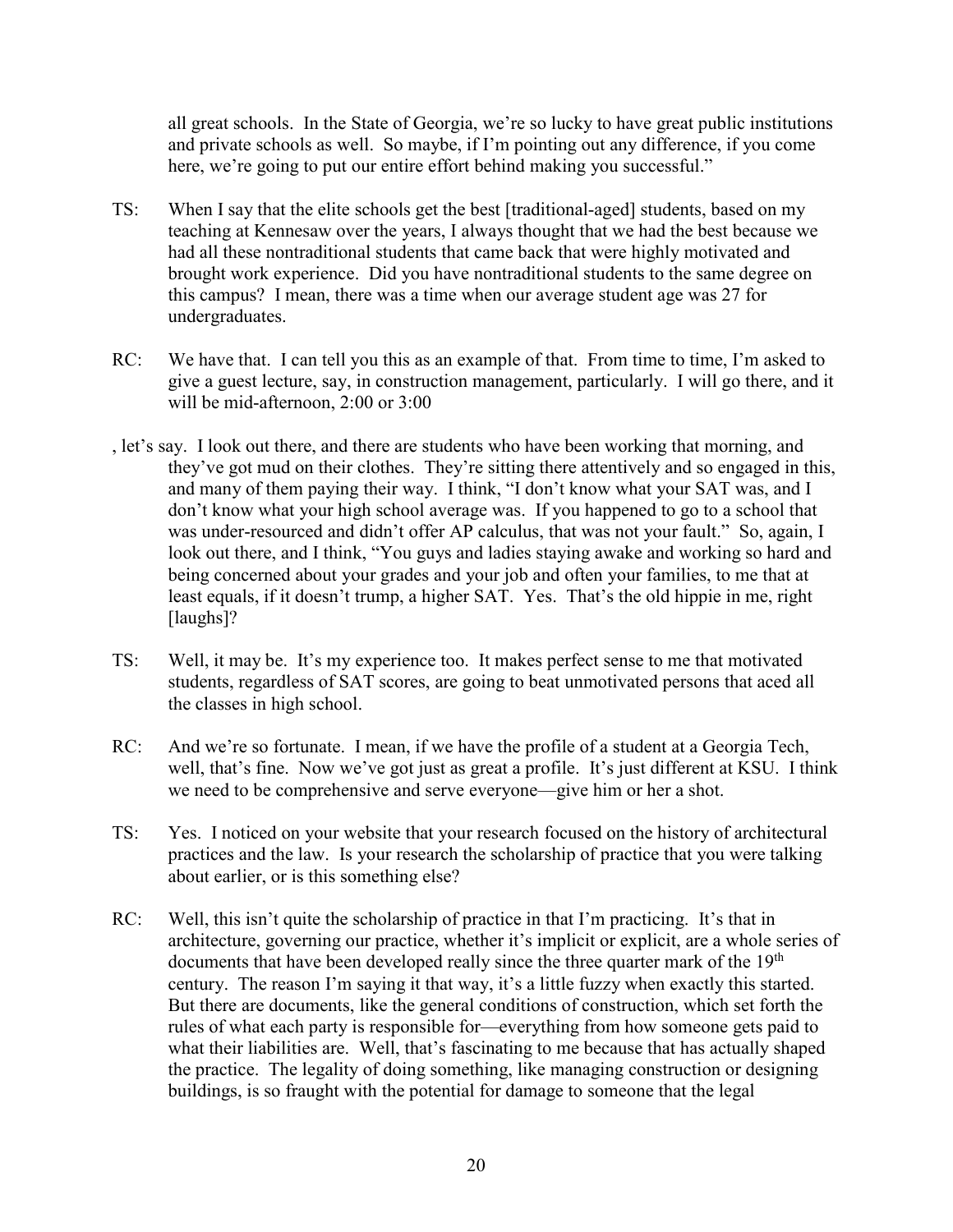profession, in conjunction with architects and contractors, has developed over one hundred documents that actually control the way that we practice. That has been fascinating to me, historically, when a change has been made.

There was a time when architects, for example, had far more control of the actual construction process, but that was so risky that architects essentially abdicated that position through their documents. And then it's interesting to me how our compensation went down because people generally pay you for taking risks. And so that's what I've been interested in, how these documents affect practice.

- TS: Has this lead to presentations and publications?
- RC: Yes, some. I'm not one of the heavy weights in publications.
- TS: Well, you haven't had time have you?
- RC: Yes. I have had publications, and I have limited research, but as dean, that's just really difficult to keep everybody else going and happy.
- TS: What about expectations for faculty, nowadays, in terms of scholarship and service? How has that evolved from your early days?
- RC: Well, it has evolved. There's no doubt about that. When I started teaching thirty-six years ago in 1982, in my discipline of architecture, and now construction management, practicing and teaching and doing some limited service was good enough to be tenured and promoted. As dean of the College of Architecture and Construction Management, I know that is not the case now. There has to be research and creative activity that I think is increasingly more and more important to the tenure and promotion process. Notwithstanding that we say at KSU we are a comprehensive university with some expectations in research and creative activity, you know and I know too that research is valued differently than service. I've never known anybody that got tenured because of service.

So research is increasingly more and more important, and that's fine with me. I want to make sure that faculty members are supported, so that they can achieve that expectation, however. If you're teaching a three, four load [three courses one semester, four courses the other] or a four, four load, it's really difficult to do that component. So we have to find creative ways, particularly when we're not maybe as resourced as an R1; but as an R3, we still have to find ways for faculty to involve themselves in research.

- TS: In your college, do you have a scholarship track that people can get on, like the Coles College?
- RC: No, no. We really don't. We've investigated, and I think this is going to happen, having a faculty position that's like a chair of practice where it doesn't have the same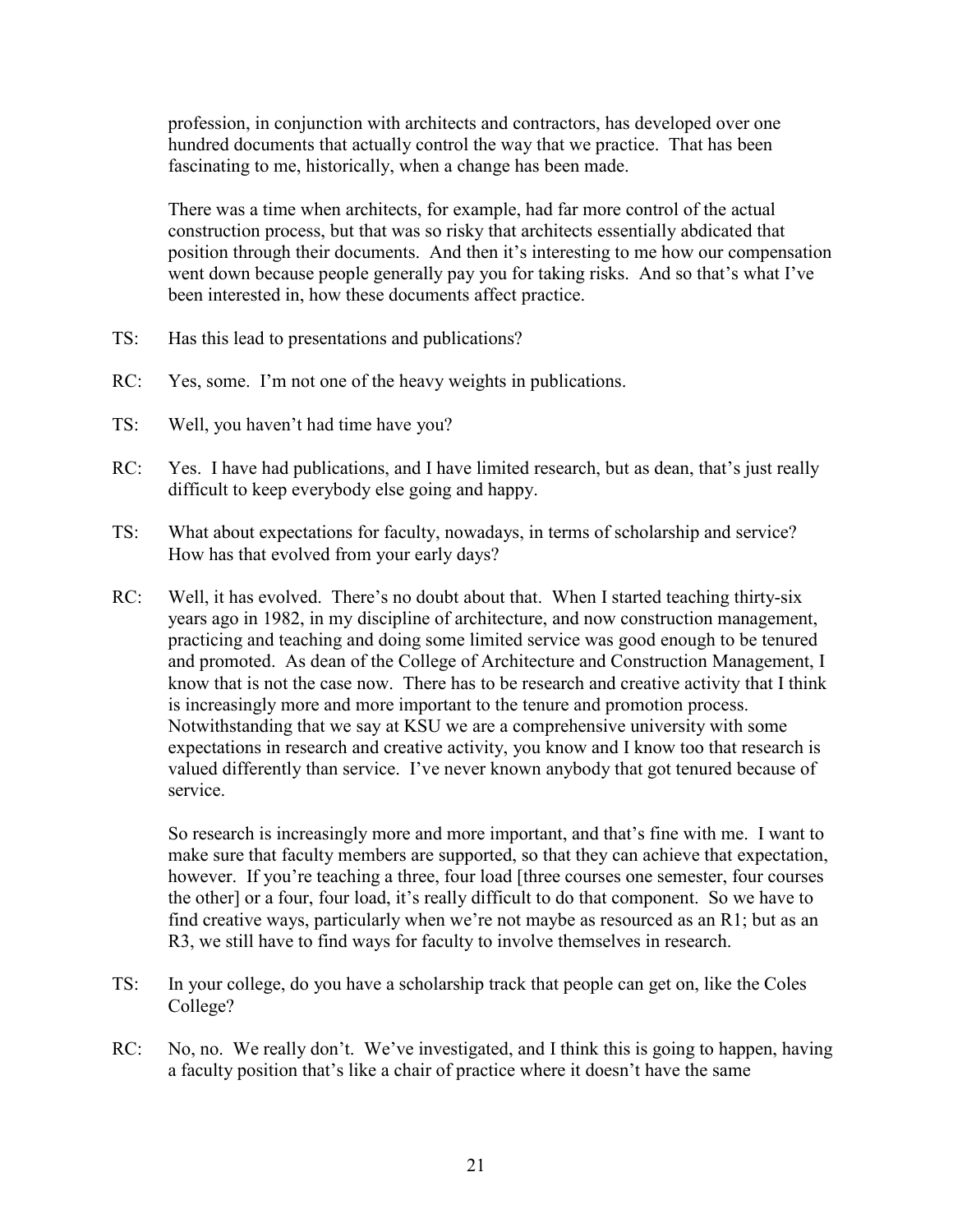expectations of conventional scholarship, but it would be a renewable position every year, but wouldn't expire like a limited term. So we're working towards that.

- TS: Well, it'd be a good thing to raise some outside funding to support a chair.
- RC: Yes, always funding. That's what it gets down to so many times.
- TS: Could you talk about some of the commercial projects that you worked on in your consulting practice over the years?
- RC: Oh my goodness. Yes, sure. I was fortunate, when I was in deep water days of practice, to have a partner who was retired military. I was a youngster, and he was older and was a mentor as well. His name was Bill Simpson. He had a lot of connections still in facilities engineers on military bases. With the onset of the volunteer Army, Army and Navy bases had to be competitive with the facilities in the private world. They had to build shopping centers and, really, much, much nicer facilities. We were a leading edge of that, so we did a lot of shopping malls on military bases and Army Reserve training centers, and a lot of work for the Naval Facilities Engineering Command. So we had a really nice foundation of work on military bases.

My territory was more or less—sometimes I ventured outside of this—from Miami to Richmond, Virginia—anything that I could get as a commission in that area. In fact, we did a big shopping mall at Homestead [Florida] Air Force Base. Then Hurricane Andrew came along [on August 24, 1992] and blew it away. It was one of the most impactful episodes in my career. We had some attorneys from the military visit our office, and I thought, "This is it. We're going to be sued." True story—they came in and were very, very nice to us. They said, "Look, we know you're anxious because your building got blown away, and you're probably suspecting that maybe some things weren't up to code, but we're here because we need you to help us locate the building. Where was it?" And so we rolled out these huge photogrammetry drawing of the debris field and compared it with our drawings to locate the building. It was emotional to me. I just couldn't believe that there was this kind of destruction. The sidewalks were peeled up. It was just amazing. The debris field just covered everything, so we had to find some reference points.

- TS: Did they build it back?
- RC: No. We had done everything we were supposed to do, but it was very difficult to withstand that. So I've had a lot of really, really interesting buildings, some small, some large, and some projects that were just weird, but were really interesting. One time I had a gentleman come to me who packaged condiments for fast food places. He needed to streamline his processes. I said, "Why are you talking to me? It seems like you need an industrial engineer or something like that." He said, "I don't know. I'm here because somebody mentioned you. If you don't want to do it, it's not a big deal." And I said, "No, no, no." I learned a long time ago, notwithstanding the fee, I don't turn it down. I just say, "What can I do for you for that amount of money?" So he takes me out to his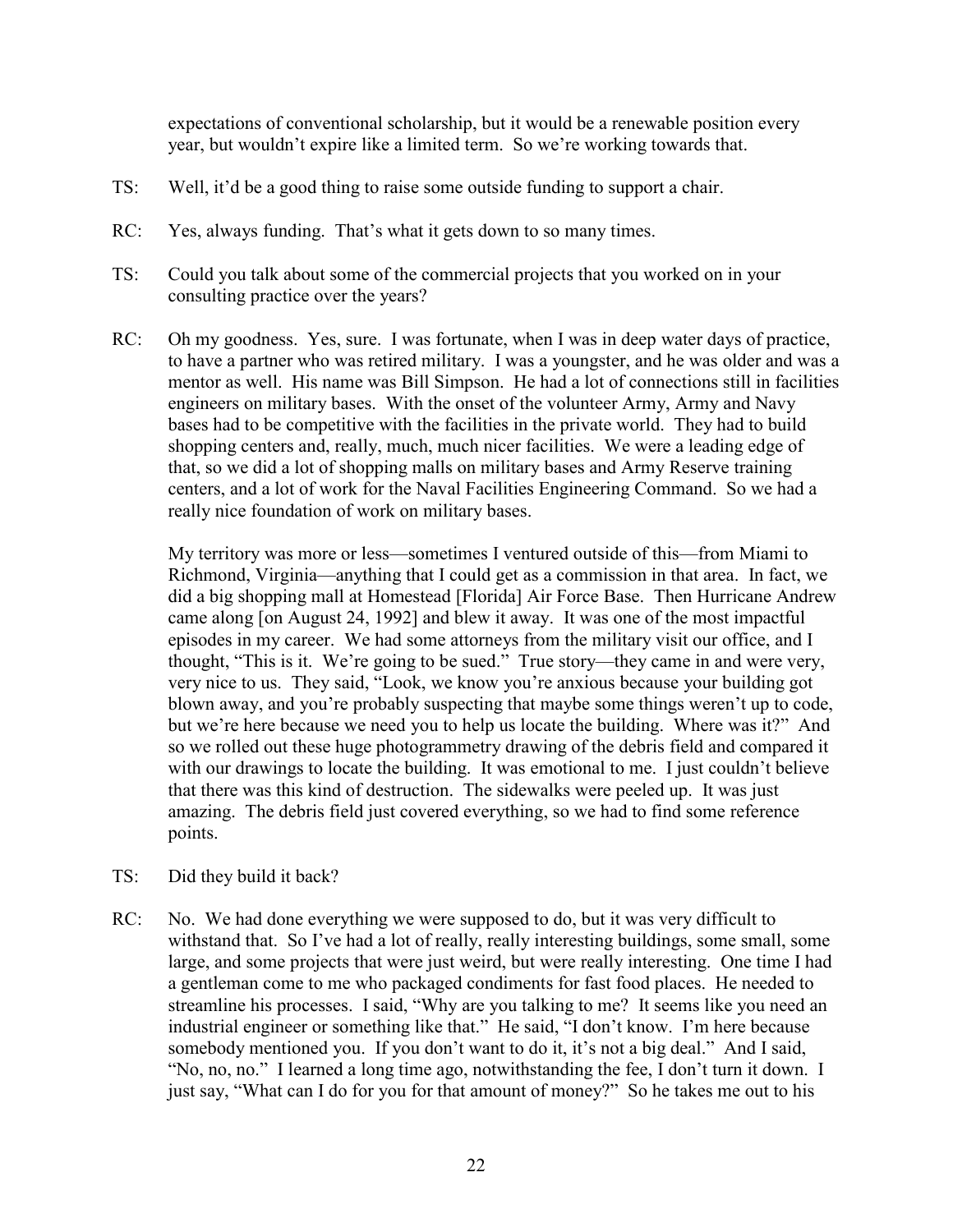operation, and I look there, and he's got two-story high, stainless steel, big containers of ketchup and mustard and all this stuff, and I was fascinated. I couldn't get enough of trying to figure out how do you get all that stuff in these little packages? And so I had that sort of weird projects. And there have been a few others, just strange projects.

- TS: How does that work affect your teaching and the things you do on campus, your professional career? Can you bring those things into the classroom?
- RC: Well, I think as an old prof, I tell probably too many stories, but it does tend to engage students. I think the overall message is that you're going to be a professional, and again you're granted that. You've earned it, but at some point, the governmental authority bestows upon you certification that you are now a professional in your discipline. I try to instill that what that means is you do things for other folks. You try to make their lives better. If you can make a fortune at doing it, all the better. I've got no problem with that, but your focus has to be taking care of other people first.

And so if you look around and you think, "That environment is ugly. And here I have a client who wants me to do a fast food place or a convenience store." I tell them don't turn that down. Try to make the world better. Take that commission and do your best to make things better. Don't turn your back and say, "No, it's too ugly. I don't want to have anything to do with that." So, I don't know, [that is the philosophy of] a hippie.

- TS: Well, architecture and art, if you have a feel for art, I would think that would go a long way toward helping you make things look better.
- RC: Yes, I think that's right. In construction management and construction in general, I always have been really, really interested in how you put things together with the most efficient procedures. I think there's some misunderstanding about construction management. Some folks might think, "It's about construction," and it certainly is about construction, but it's as much business or maybe more business than it is construction. So that's interesting to me, how you go from an idea and basically just dirt, and then there's something there that people benefit from. How do you get there? How do you do that?
- TS: Right, right. Well, this building, the Architecture Building, opened in the spring of 2002. Where were you before then? And how did it affect the architectural program to have this nice building?
- RC: We were in a building that I guess was a fifty- or sixty-year-old building. We call it now the I1 [Design 1] Building, but back then we used to call it the AET Building. It's one of these long, bar-shaped buildings towards the west campus. We were stuffed in that [35,027 square foot] building. Then, when we got this [101,793 square foot] building, as you said it came online in 2002. It seems to me that we moved in here in March, I want to say. It's made a big difference. Funny aside, funny to me anyway—this building was designed in a way to reveal the layers of construction. I don't know if you noticed, but if you walk down the corridor, the ceiling will begin and then end and reveal the next strata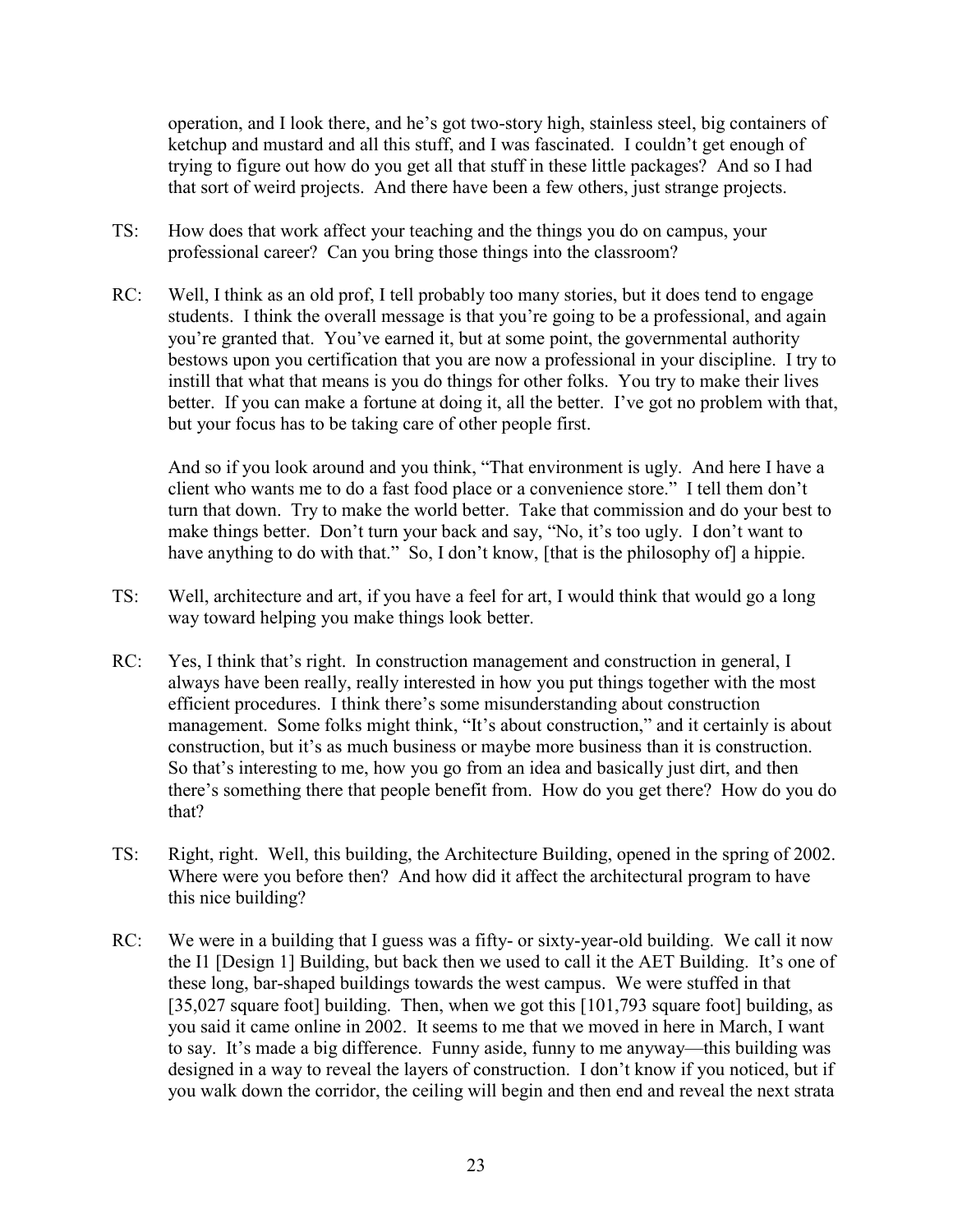of construction. It, basically, is the same now as for the last couple thousand years. You put up small stuff, then bigger stuff, then slap a bigger thing across it. So the building reveals that. I've had probably a dozen sets of parents come through and say, "This is really a nice building. When is it going to be finished? [laughs]"

- TS: Right, right. Your wall in your office shows how it was constructed.
- RC: Yes, they think we ran out of money. And this building has won a number of awards. We're very, very proud of it. Interestingly enough, when we were in the design stages, I think there were 145 Ethernet ports in this building in all the classrooms. Then, right after that, robust Wi-Fi came online, so all those are just sitting there. Nobody ever uses them. We were so proud of those for about thirty seconds before technology changed. But the building has been a great recruiting tool for us, and students take a lot of pride in it. I've been in a lot of architecture buildings all over the United States, and this is one of the very best. This is a very good building. In the architecture and construction management domain, we have two other freestanding buildings, and then we have the top floor of the H [Academic] building.

In my college, architecture takes up a lot of space, and that is because there's an expectation for accreditation that architecture students get about eighty to one hundred square feet of space 24/7. That's their space, so they don't have to come and go. They operate in that studio space. If this were something in Gen Ed [General Education], you could put three or four sections in there in a day and really get some returns on the space. We can't do that in architecture. But as I've said to everybody that will listen, if you're going to be a big boy university, you've got to have architecture and football. You're never going to make any money on architecture. You might break even on football.

- TS: Some institutions do. I don't think Kennesaw is ever going to.
- RC: I am forever trying to remind people that architecture has its benefits, but you're not going to get any kind of return on the space aspect of it that you get in some other disciplines.
- TS: Right, right. Well, we've already talked about how your degree changed in the 1990s from architectural engineering technology to a NAAB accredited program. In the first decade of the  $20<sup>th</sup>$  century, when we got the straight engineering degrees, especially electrical, civil, and mechanical in 2009, did that change the campus culture at all? Did it have an impact on the architectural program?
- RC: I think it upped the expectations again. There still was engineering technology, which is a very, very valid discipline in itself, and there are arguments to be made as to whether it is equal in prestige, etc., to engineering. I won't get into that. I don't have a dog in that fight, particularly, but I know that the professional engineering put even more pressure on computing and architecture and construction management in the way of more scholarship, more research. Nobody wrote that down, but I think just we all felt it. And I think it has overall been a good thing.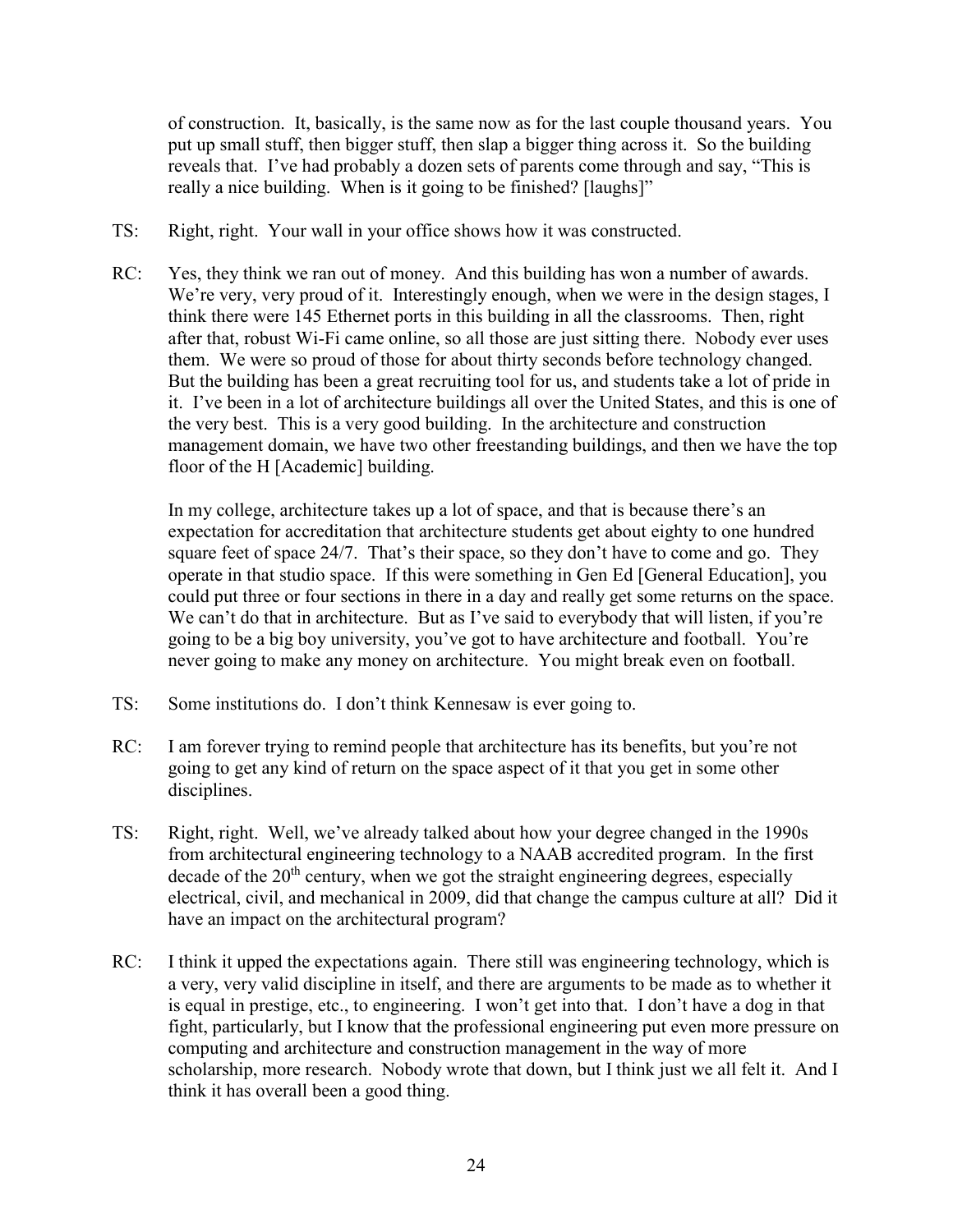I've always thought that if an institution is getting better, and if it is doing that by the written documentation and demands, that's one thing, but also just organically if it's getting better because people make one improvement here, and there's some pressure for other people, I think that's a good thing. I look back, and I think it's a good thing. I don't believe I could get into Georgia Tech now, and that's good. So I'm okay with that. And I've told students that the best thing that can happen as you look back at Southern Poly or Kennesaw State University twenty years from now, you think, "Man, I couldn't get in that place." And that's good.

- TS: Yes, I've long thought that I got hired at the right time [in 1968] because later on they wouldn't have hired me with the qualifications I had back then.
- RC: Well, I've always thought I was lucky in a similar way. I've always had really great people around me too. I don't know how I lucked into that. Right now, I have two chairs, a chair of architecture [Anthony Rizzuto] and a chair of construction management [Khalid Siddiqi], and those guys are just amazing. They are so good. They work so hard, and they're so supportive. And they like each other. They're friends, and that just makes my life so easy.
- TS: I know you became an interim dean in July 2012 and permanent dean on July 1, 2013. Were you a department chair before you became dean?
- RC: No, I've never been a department chair. In fact, when I became the interim vice president for academic affairs [in 2014], I asked the question because they were asking me if I wanted to do this. I said, "Don't you need somebody that's had some heavy administrative experience and somebody that's really smart?" The person that was interviewing me said, "No, no. We like you because you're old, and you don't panic easily [laughs]." So I thought, "I can do this." But going back to 2012, when I became interim dean, that came about because we had a situation wherein there was a search for a new dean, and I guess you'd call it a failed search. It didn't work out. They didn't hire any of those candidates. So that's when I was approached for whether I wanted to be interim dean. So I took that. Then that went on until the talk of the consolidation. Then when Dr. [Zvi] Szafran left [to become president of State University of New York College of Technology at Canton], that's when I asked, "Don't you need a smart person?"
- TS: I still get Zvi Szafran's *Weekly Blab*. He's so funny when talking about what he's doing inside his house, and whether he needs to get it painted, or whatever.
- RC: Yes, he's a dear, dear friend of mine, and I miss him.
- TS: We lost some talent with consolidation, I think.
- RC: Well, the reason that the system office consolidated us was to save a few bucks that were supposed to be redirected to student success. Most of your money is in personnel, so we lost a lot of people from this campus. I'll just tell you, it was devastating. In fact, when I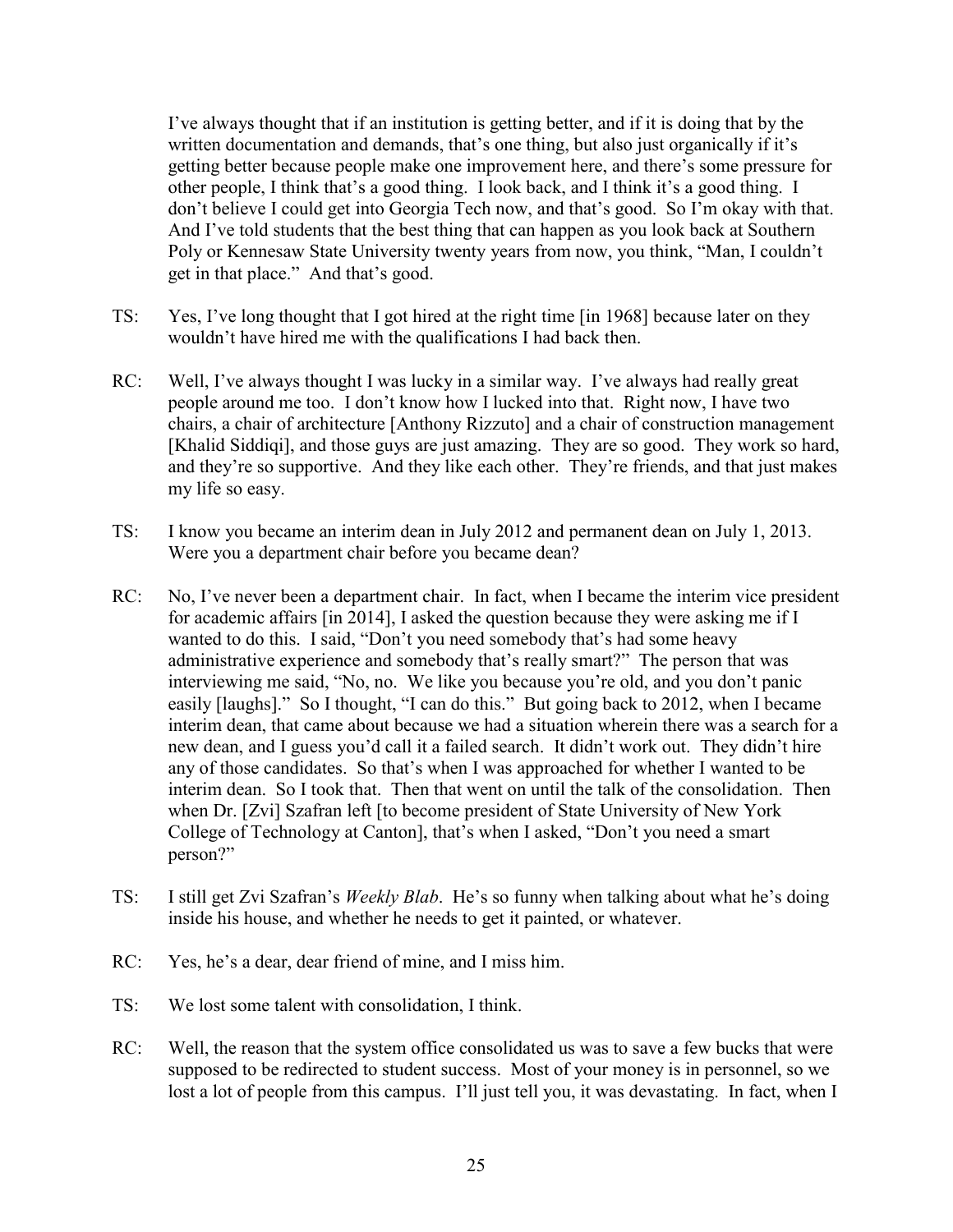was interim VPAA, we had to get counseling in because, just think about it; we lost our identity. We lost all of our coaches. We lost our sports teams. We lost our mascot. We lost our school colors. We lost important people, and that's the most important thing. We lost all of our leadership. I don't mean anything in a bad way towards Kennesaw State University. In fact, they've been wonderful to us. They've done everything humanly possible to make this all work out, and it has. But there's no denying that it was just a gut punch to us.

- TS: Yes. Well, I remember coming out here at the time to do some interviews, and so many people were taking an early retirement or applying elsewhere because they were uncertain about their future.
- RC: Well, let's see. I believe it was November 1, 2013.
- TS: That's correct, the announcement.
- RC: I got notified at my home the night before by Dr. Rossbacher, saying to be at her office at 9:00 in the morning or whatever it was.
- TS: She didn't say why?
- RC: No. And so all the deans were there.
- TS: So you knew it was important?
- RC: I thought it was about a hole in the budget. I mean, we've had those kinds of things where we had to have an emergency meeting to come figure out what we were going to do, but it wasn't that. She said, essentially, the consolidation is the end of Southern Polytechnic, and they were going to make the press release, I believe, at noon. So we only had a couple hours to go back to our colleges and explain to our chairs and all what was going to happen. Then we went from that situation, and I believe there were fourteen months of [planning]. There was OWGs [operational working groups] and working together to get everything done.
- TS: Yes, by January of 2015.
- RC: Yes, January the 6th, six minutes after 10:00 AM.
- TS: You don't forget those days, do you?
- RC: No, because it changed my life. On January 1, 2015, I came over with my wife, Lori, and we went all over campus. Nobody was on campus. It was on New Year's Day. I stood in front of every building and she took my picture.
- TS: Oh, really?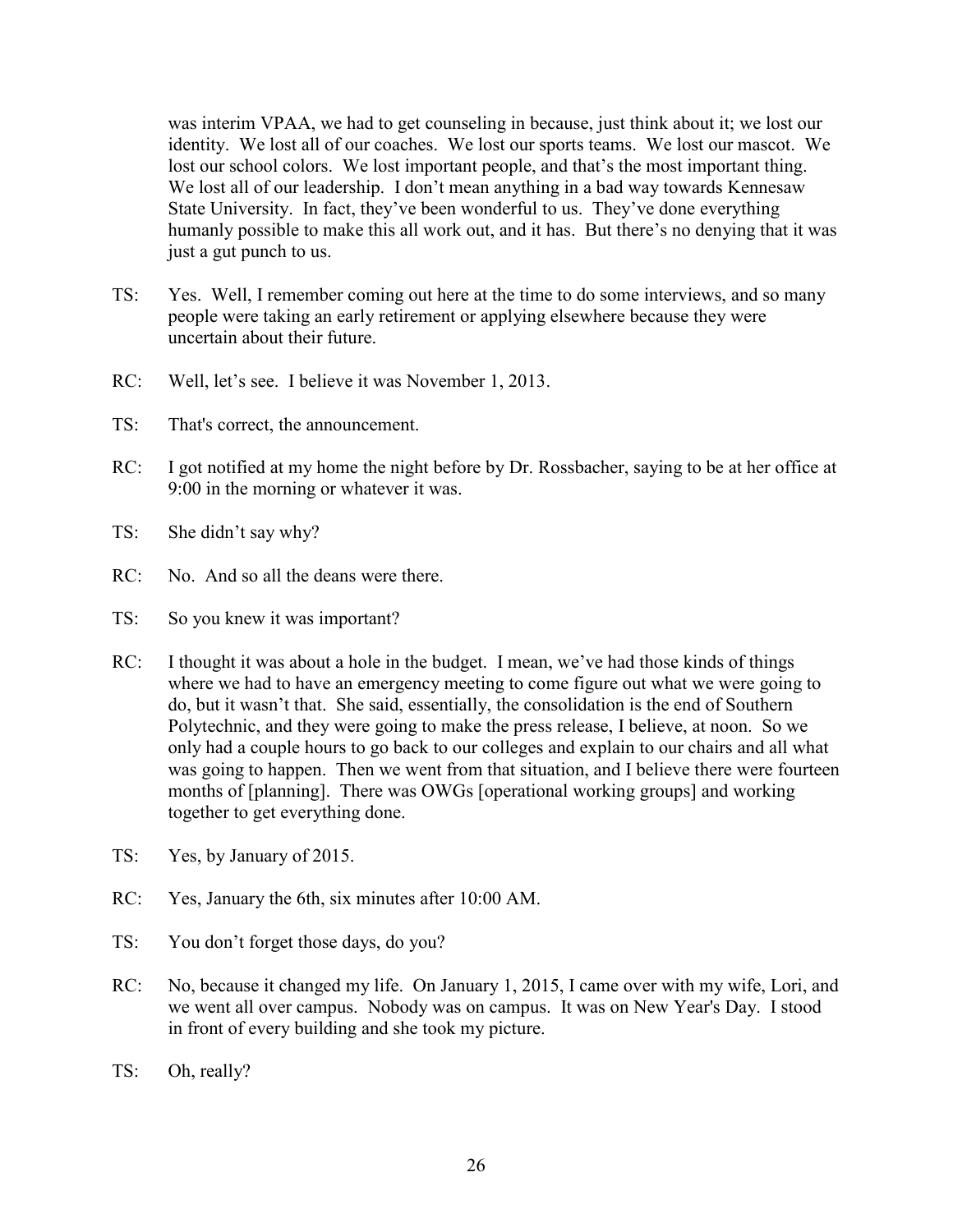- RC: Yes. Southern Poly had these little green hexagon signs all over the place for directions. I tried to steal one, but they were all gone except for the one outside the Administration Building. I put my shoulder in that thing. I could not break it off for anything. All the others were gone, and I wanted one.
- TS: Because people had taken them for posterity?
- RC: Yes, and I couldn't. I would've taken one, but I couldn't get it off. I was up at the [Joe Mack Wilson] Student Center once classes started, and I was explaining to a young man at the reception desk about what happened to all the signs. He said, "If you had come in here and wanted to check out a pry bar and a hammer, we were checking those out to students."
- TS: Is that right?
- RC: Because they were just going to destroy all the signage anyway. People wanted souvenirs. But I was fortunate to get a lot of pictures that I think I'll look back on fondly.
- TS: Oh, we need digital copies for the archives, for the record.
- RC: We got a bunch of them. I went and stood in front of all the signs. I wanted to get one of those sign souvenirs, but it just didn't work out.
- TS: At least those photographs will be invaluable for the university's history for sure. So you didn't have a clue that the consolidation was going to happen?
- RC: I had heard rumors for a decade. There had been talks about this. Off and on it would heat up, and then it would go away. But I did not know. The evening that I was contacted before November 1, I didn't know what was going on. I don't know if my fellow deans did or not. I don't think so because when I went into the room, there were a lot of long faces. I thought Dr. Rossbacher was magnificent! She took this in stride and could not have been more gracious. This was her job, and she had done so much to build this place.
- TS: And she knew she wasn't going to be president of the new [consolidated] school.
- RC: Right, but she worked tirelessly to make a seamless transition. I think she knew she had to be the example of how you deal with something like this. She had great dignity, and I just though she was the solid rock for many of us. We thought, "If Lisa and Zvi can deal with this, then we can deal with it."
- TS: And fortunately, they both got jobs as college presidents.
- RC: Yes, they did.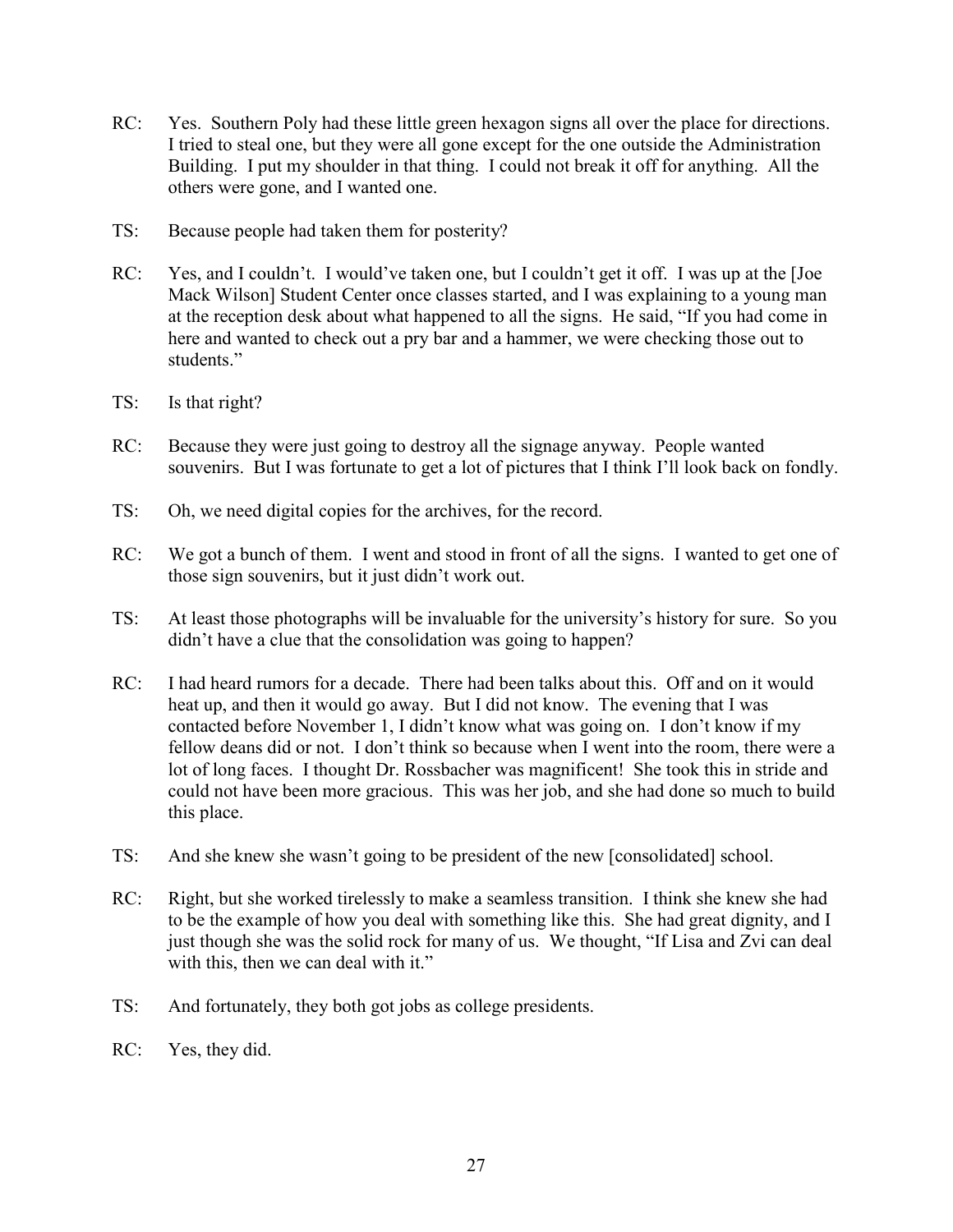- TS: Of course, eight colleges in the University System of Georgia had already been consolidated in early 2013 into four new institutions, so I guess everybody knew that it was in the works, that the university system was moving in that direction.
- RC: Yes. We were classified as a special purpose institution. I believe we naively thought that might give us some protection. In the end, it did not. I don't want to sound like I'm not appreciative of all the good things about consolidation. I get it. I understand it, but I think it is important to note that it was pretty hard on this campus. It was really, really, hard.
- TS: When you say that they brought in counseling, could you explain that a little bit?
- RC: Again, I was interim VPAA, and I'd have folks come there very, very distressed and just wanting to talk. I think we requested it through legal; I think, that we had a counselor available. Kennesaw graciously paid for that, and that helped. We eventually began to heal and began to feel like a community again. Now, it's interesting to me that we are developing, I think. We're cohesive. We're one university, but I think it's a good thing that there are identity differences in the two campus. I started referring to our campus as the lawless south campus.
- TS: The lawless?
- RC: Lawless, because we're down here with—just teasing—nobody watching us. We're the lawless south. I've said that a few times, and then I've noticed a few other people are saying it now. That's not a bad thing. It's those kinds of quirky little things, I think, that help to build community. On our campus, we lost all of our traditions. I think to the credit of the New U, we're beginning to think about rebuilding some of those. We had the bathtub races.
- TS: Well, I know you had a race—it wasn't bathtubs—but there was a race on campus just a couple of weeks ago.
- RC: Well, the bathtub races really did get out of hand. I mean, they were going like seventy miles per hour. They stopped [in the 1990s], but then they tried to get it going again where you just push them. And I don't know; that didn't go so well.
- TS: There was something in the newspaper where the kids are building their own race cars, and they were going seventy miles an hour around the roads around here just, I guess, a week or two ago on a Saturday. [Editor's note: KSU's Motorsports Formula SAE team hosted its sixth annual Formula South invitational on March 3, 2018. Randy Emert, assistant professor of mechanical engineering technology, was the team's advisor. Ross Williams, "KSU Hosts Competition for Student-Built Race Cars," *Marietta Daily Journal*, March 4, 2018].
- RC: And we used to have a tradition that I just loved. It was called Goat Night. Other universities do this too. It's the night that sororities and fraternities put on skits. But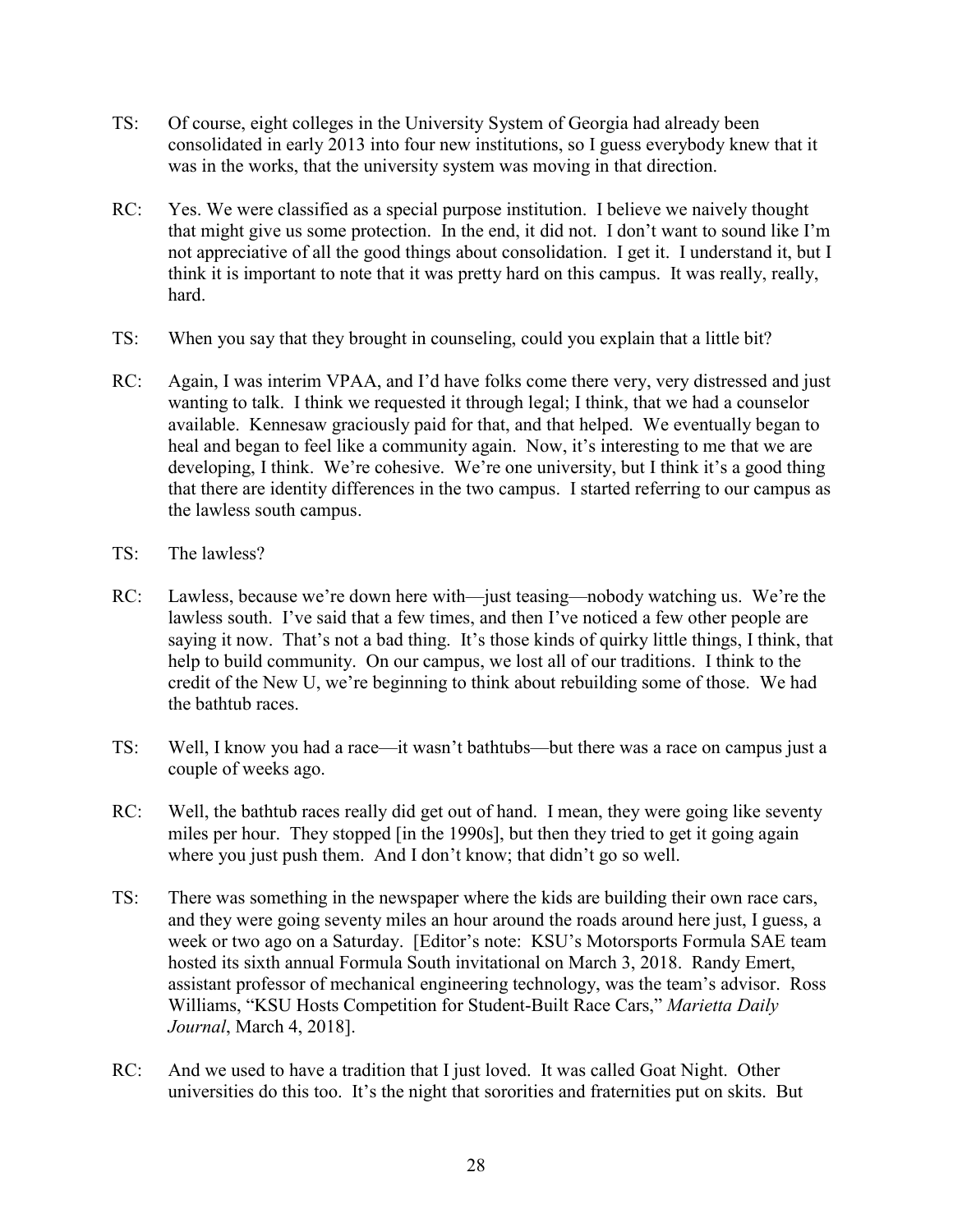what was unique about this campus was for a skit to be successful and have any chance of winning, it had to have a live goat. There are few things funnier than college students and live goats [laughs]. So I hated to see most of our traditions go away.

- TS: Right, but you think they're coming back?
- RC: Well, I think it'll take some time. It's hard to mandate or create a tradition. That's something that's organic. It just has to happen. But it will, I think, given time.
- TS: Yes. During the consolidation, when did they tell you that you were still going to be the dean of the new College of Architecture and Construction Management?
- RC: Well, there were conversations about reorganizing the colleges, and one of the conversations was about putting architecture and construction management together with engineering.
- TS: Just one big college?
- RC: Yes, it seemed logical because they were all on this campus. I think there was an OWG that looked at that. Or it may have been the level above the OWGs. But one of those levels, I guess, made the decision that we should leave this as it is.
- TS: Okay. You weren't involved in that?
- RC: No, I was in the OWGs, but I was in a different one.
- TS: Well, there was the consolidation implementation committee above the OWGs, I guess.
- RC: We had representation on that, but I didn't sit on that one that was above the OWGs. I think we had, what, eighty-two OWGs?
- TS: There were a lot of them.
- RC: I used to tease that we needed an  $83<sup>rd</sup>$  one on how do we make all this stuff happen?
- TS: But was there a time when Dan Papp sat down with you and said, "We want you to continue to be the permanent dean," or did they just assume you were going to continue to be dean?
- RC: I can't remember a specific one-on-one like that, but I knew that there were conversations going on because I knew people in the OWGs. Then I think there was in print some announcement that things were going, essentially, to stay the same on this campus. Now we were, and still are, the smallest college [805 bachelor's degree students and 16 graduate students in Fall 2017]. There was another category called Other/Non Degree Students that we've actually passed [594 students in Fall 2017]. But at the most, the College of Architecture and Construction Management, before we got whacked by the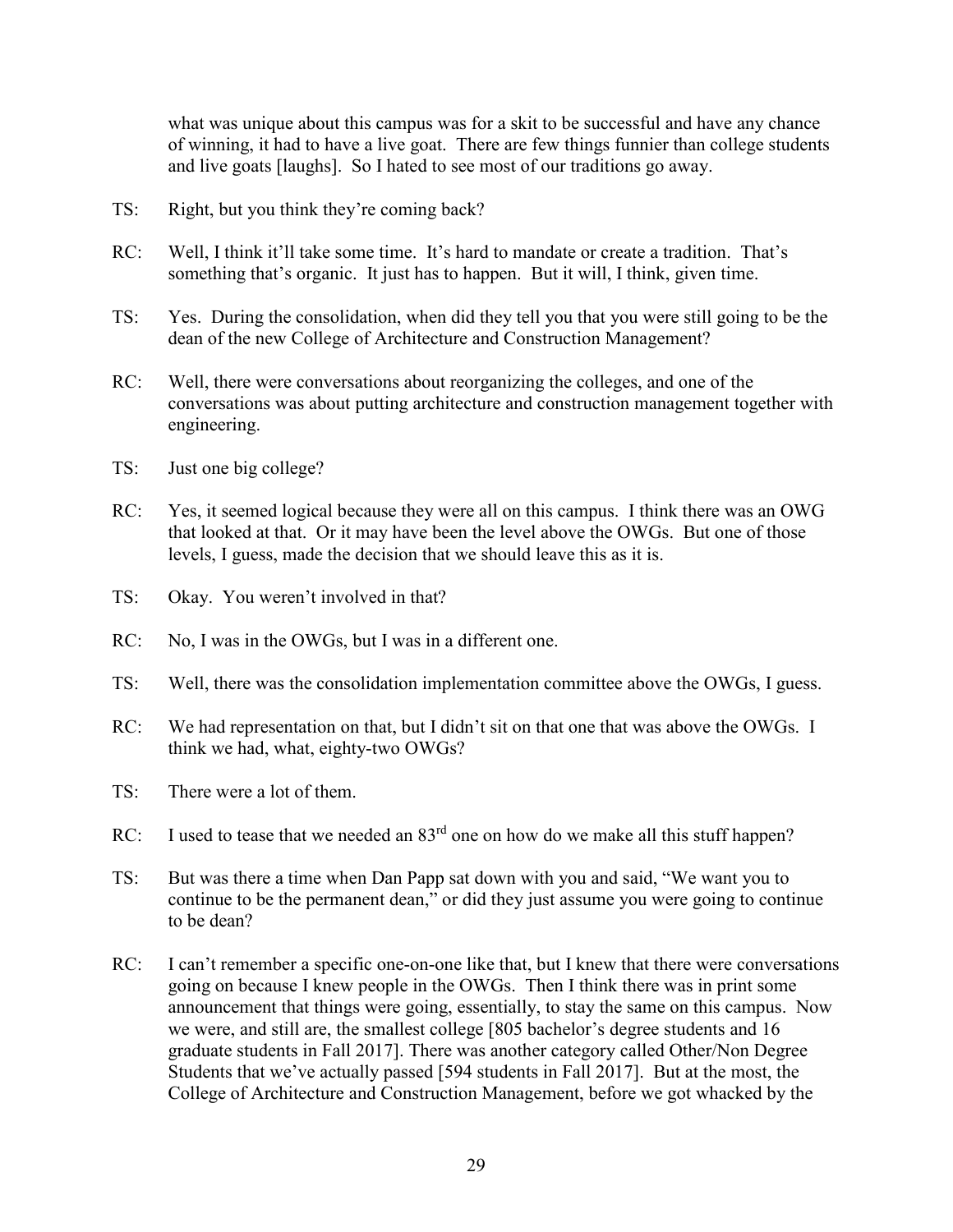recession, was just over one thousand majors in, say, January 2009. And then with the recession, we lost half of our student body. There were just no jobs. But now, we're making a great comeback. I think we're up 21 percent in enrollment just this year.

- TS: Wow.
- RC: And all signs are it's climbing, but I'm a realist. I've been doing this a long time. The next time we have a recession, it's going to knock us back again.
- TS: Right. What about this new fixed seat enrollment plan that we've got? Is that going to limit your growth?
- RC: I've seen the projected models of that. It doesn't look like it has a significant impact. It may reduce freshman enrollment by six or eight students in each of the departments, something like that. Which is important, but we can survive that.
- TS: And I know the engineering programs have been growing by leaps and bounds too, so a great part of the growth of Kennesaw State has been on this campus, hasn't it, since consolidation?
- RC: It has. It has. That's my understanding. In the engineering college, Dr. [Thomas R.] Tom Currin is the dean there. Tom is an old and dear friend of mine. We tease each other a lot and go way back. We entertain folks around us by teasing each other. But my point is that he essentially built engineering on this campus. He's done a remarkable job.
- TS: He is somebody I hope to interview this year too.
- RC: Engineering did not exist at SPSU, and Tom put it all together and lobbied to make engineering happen. Before he became dean, there was another title he had [director of planning for engineering]. Essentially, he built that whole division.
- TS: Well, their college became the only place where the name Southern Polytechnic was preserved, the Southern Polytechnic College of Engineering and Engineering Technology.
- RC: That's right. I think I could have managed that for the College of Architecture and Construction Management, but I intentionally did not because I wanted to leave a space for some other naming at some point, if you get a [large] donor. I wish this weren't true, but I believe people will forget about Southern Polytechnic, and you will have to explain what that means in your name. Lots of universities have had other names, and you see on trivia contests that nobody knows [what the previous names are]. So it does happen.
- TS: I think Dan Papp said that we were redirecting five million dollars as a result of consolidation annually. Have you seen it on this campus?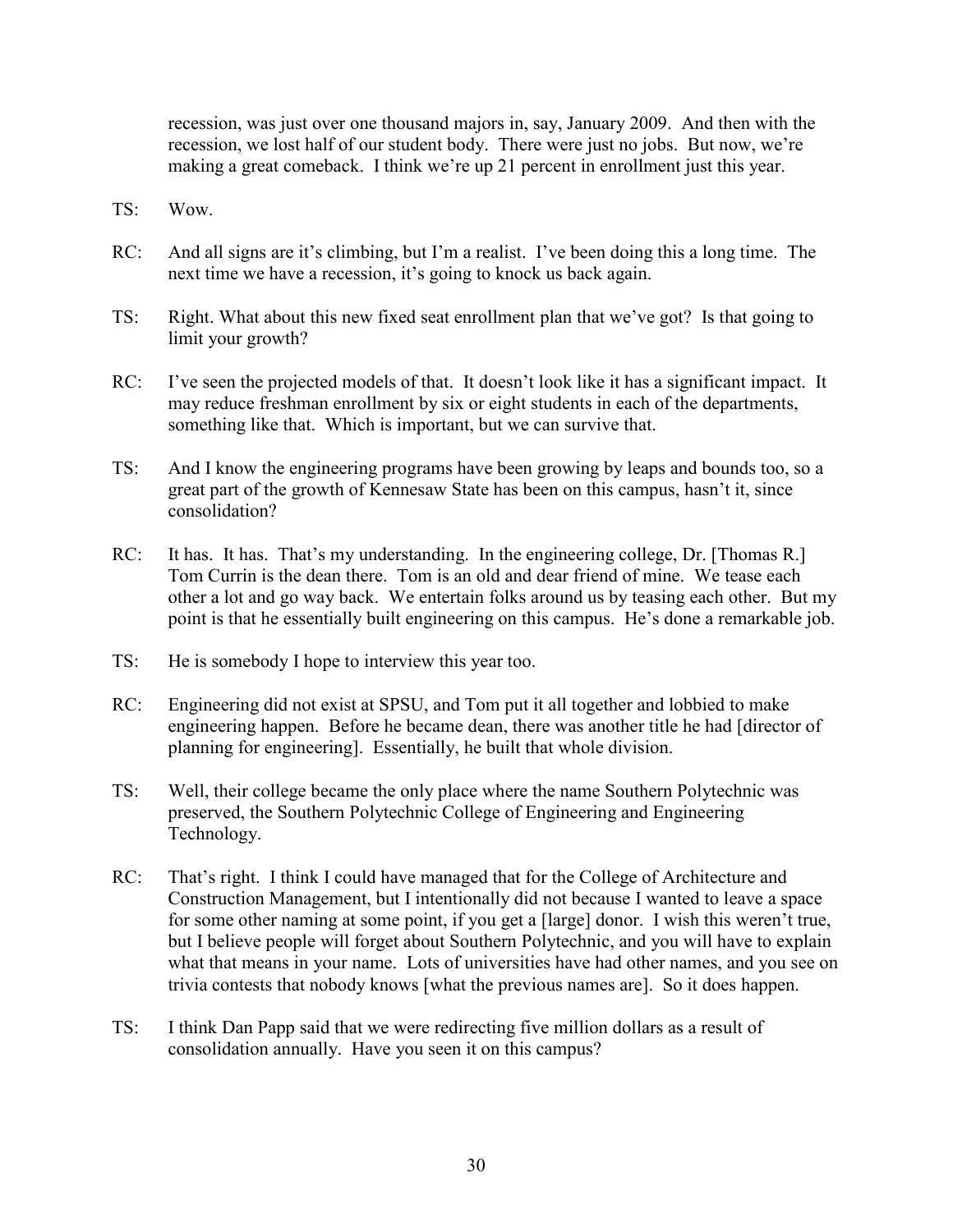- RC: I think I'll speak for Architecture and Construction Management. We are definitely better resourced. We have adequate funding for most of the things we want to do. So in that way, yes. I think it's fair to say that the consolidation did not save money in some significant categories, but actually cost more money, for example, running the buses back and forth [from the Marietta to the Kennesaw campus], and changing all the signage. So I think a lot of the expectations ... If I remember correctly, it seems like at first they were talking about seven, maybe nine million [dollars in savings]. Then it got down to less and less. Now I don't hear much talk about it. What will probably happen long after I'm gone, twenty years from now, some politician will look at the north campus and the south campus and say, "Those should be two different universities. They have all this engineering stuff on the lawless south campus, and they have all this other stuff at the north campus."
- TS: So back to 1980 [when Southern Tech split away from Georgia Tech]?
- RC: Yes, they'll say, "Let's go back."
- TS: Well, that could happen.
- RC: I will not be alive, probably, but if I am, I'm going to get a chuckle out of it.
- TS: Well, I've heard some people suggest that there is going to be a time when things go from one end of the pendulum to the other, and we start splitting apart the consolidated universities again.
- RC: There was something to be said for so many access points, for so many universities and so many different types and all. But I figure there are big heads that know more than I do about this.
- TS: It seems like every time that KSU gets some positive news in the newspaper, it's from this campus, with students winning some kind of award at a national competition, or what have you.
- RC: This is a competitive, quirky little campus. And I really, really, like that about it.
- TS: Right. Which Operational Working Groups did you serve on? You were probably on a bunch of them, weren't you?
- RC: No. I may have been in name on a couple of others, but the one I worked the most on was I was a co-chair with Elke [M.] Leeds for the distance learning. She did all the work and carried the water for that because I knew nothing about distance learning, and she was very patient with me. And she is fantastic. I've met a lot of great people on the north campus of Kennesaw, and she's one of my favorites.
- TS: It seems like the favored terminology down here is north campus, south campus, whereas folks on the other campus say Kennesaw campus, Marietta campus.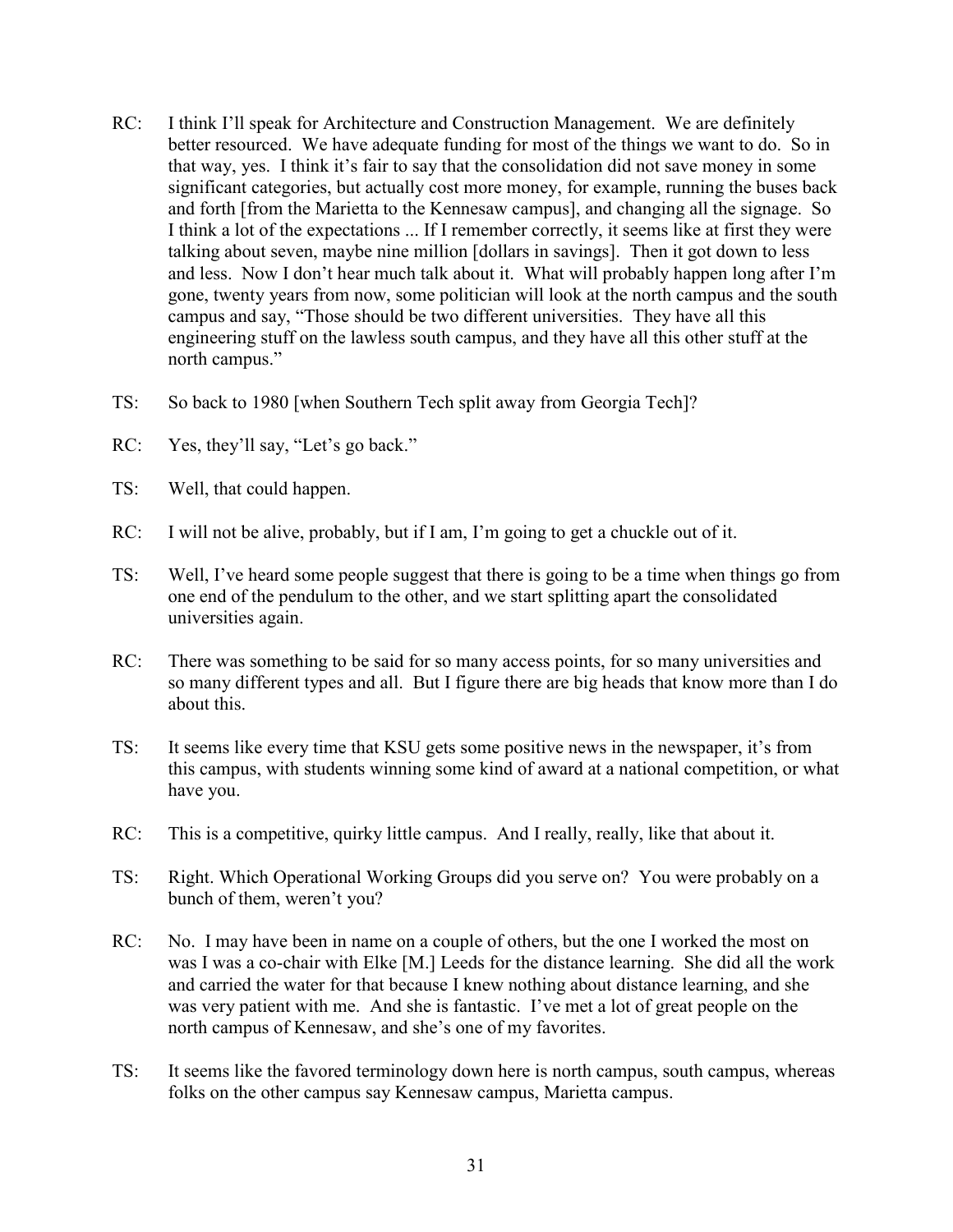- RC: Yes, I think we do tend to think of it as north and south. I don't know. It's maybe just a shorthand.
- TS: For fighting the Civil War all over again?
- RC: Yes. When we first consolidated, the deans on this campus were me, Currin, and Han Reichgelt [dean of the School of Computing and Software Engineering]. We wrote a little Christmas jingle. It was *We Three Deans*. It was, "We three deans of south campus are, driving north in a late model car." "We get there and climb the stair up to the office of Harrr-mon." We were going to sing it at some event.
- TS: You talking about [W.] Ken Harmon [KSU provost during the consolidation]?
- RC: Ken Harmon, yes. That was the chorus. How did we sing it? "Harmon giveth, Harmon take, Harmon does our careers make."
- TS: Well, you need to save that for posterity too. I think he'd appreciate that.
- RC: I think maybe I did sing it to him one time.
- TS: You had mentioned in a 2015 *Kennesaw State University Magazine* interview that you thought that consolidation would be good in the sense that it put you in a better position to be a major player nationally. Do you still think that is true?
- RC: I think it is true. I think this part is true too, though, if I'm going to be real about it, I heard a lot of Southern Poly people say, "No one has heard of Kennesaw State University around the country." Well, the truth is I go around the country a lot, and I don't think that Kennesaw State or Southern Polytechnic were well known around the United States. I don't think so. But I think there is more mass there now, and we will touch more people's lives with almost thirty-six thousand students. So I think it will help with national recognition more. And recognition and rankings go hand-in-hand. A national ranking isn't important unless you have one, and then it is very, very important. So we're working hard in my college towards that.
- TS: The football team has probably done more to make us known outside the area than anything else.
- RC: Well, just think about that. You get a thirty-second commercial at halftime, and you're on the map.
- TS: Right. I just have a couple of finishing questions that I ask everybody about the intellectual atmosphere, the cultural atmosphere, on campus. How has it changed over the years, do you think?
- RC: Let me see if I can define it first. I'm not very good at comparing it to anywhere else because I know Southern Poly. Now this is just me; I'm not speaking for anybody else.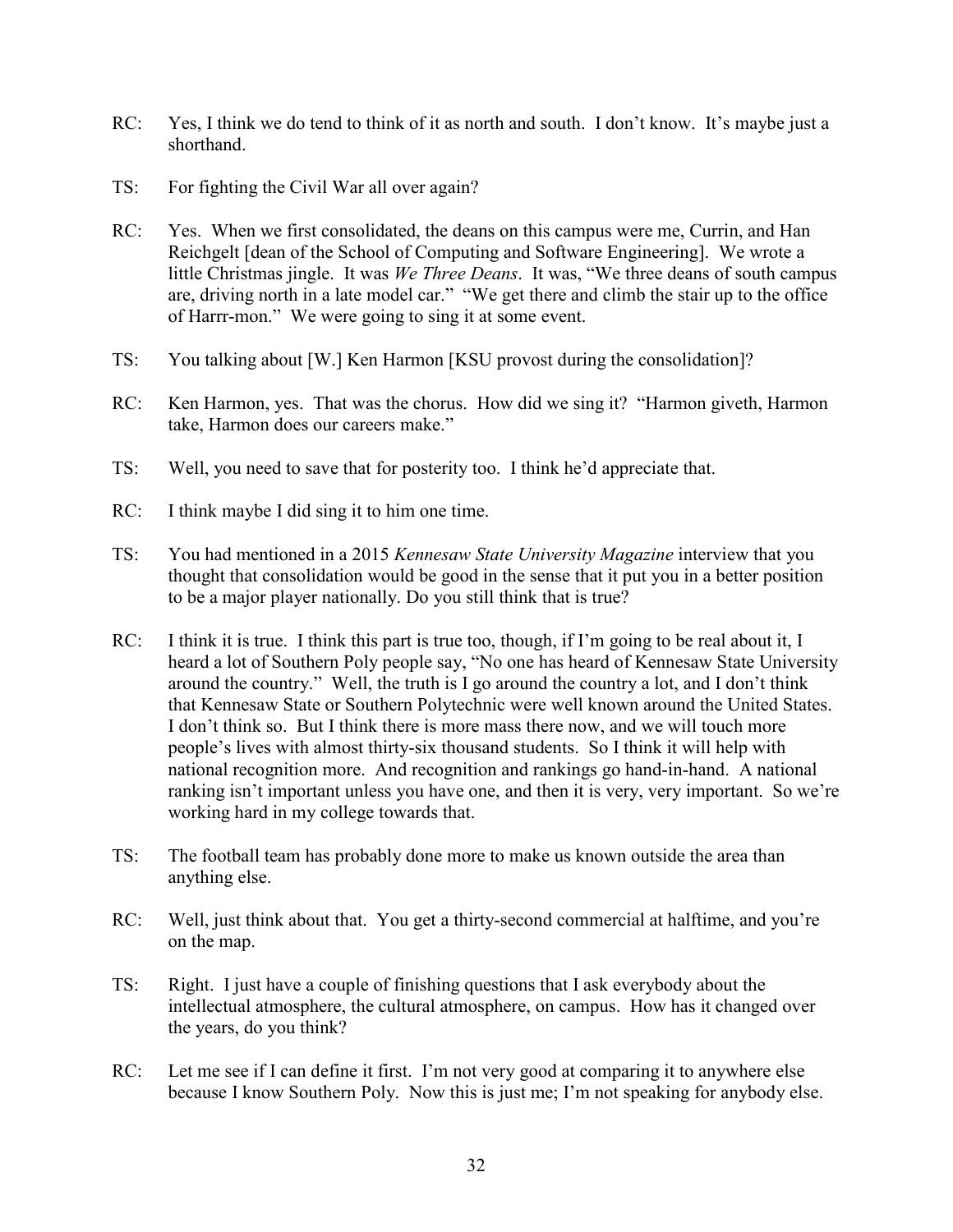My favorite people are those who are really smart, but don't try to act smart. You can tell they are really smart, and they don't have to convince you that they are. I've always thought that our campus—and I just don't know as much about the total university yet but all my years experience on this campus, I've always been impressed that most of my colleagues are really bright, but they can be really goofy too. They can be kind of silly and goofy, and it takes a lot of trust there to do that. And so I think that's been an intellectual thread that I've noticed from thirty-four years ago.

- TS: I hear often the lament on the north campus that, "We don't know people anymore outside our little discipline." Have you felt that on this campus as much?
- RC: I would say yes, but I would qualify it and say that you can only absorb so many people and know them well when you get up to as many faculty members as we have—plus the distance between the two campuses, which I travel almost daily and sometimes twice a day. When it gets up to three times a day, I just stay up there. But you've got those distances.
- TS: And with the traffic on I-75, it's not fun to be going back and forth.
- RC: No, and it's just not as likely that I'm going to phone somebody up from that campus and say, "Let's go to lunch," because it just complicates it.
- TS: Well, this may be too much for a concluding question, but I think you eluded in that interview for *Kennesaw State University Magazine* that the fields of architecture and construction management have changed big time over the years. How has that affected what you do here?
- RC: Well, I think the biggest change in my lifetime and in my practice is that the design professional (the architect), and the construction professional (construction manager) once reigned more supreme. They had more legal power, if you will. But everything has got so much more risks now, and buildings are so much riskier, and people have access to suing so much easier, that the power has been distributed, if you will. So they're not in as powerful a situation. However, that makes for opportunities now for a different kind of leadership. You might lead a team of folks who have their onerous possibilities, but you are the leader of that. So we try, in our teaching methodologies, to instill in students to take that leadership role. Buildings are so much more complicated, even during my time of practice. Go back fifty years ago, and buildings were pretty simple animals, relative to today.
- TS: Well, thirty-one years have passed from 1987 when you became a full-time faculty member and thirty-six since 1982 when you started teaching here as an adjunct.
- RC: Where did the time go?
- TS: What's kept you here all that time?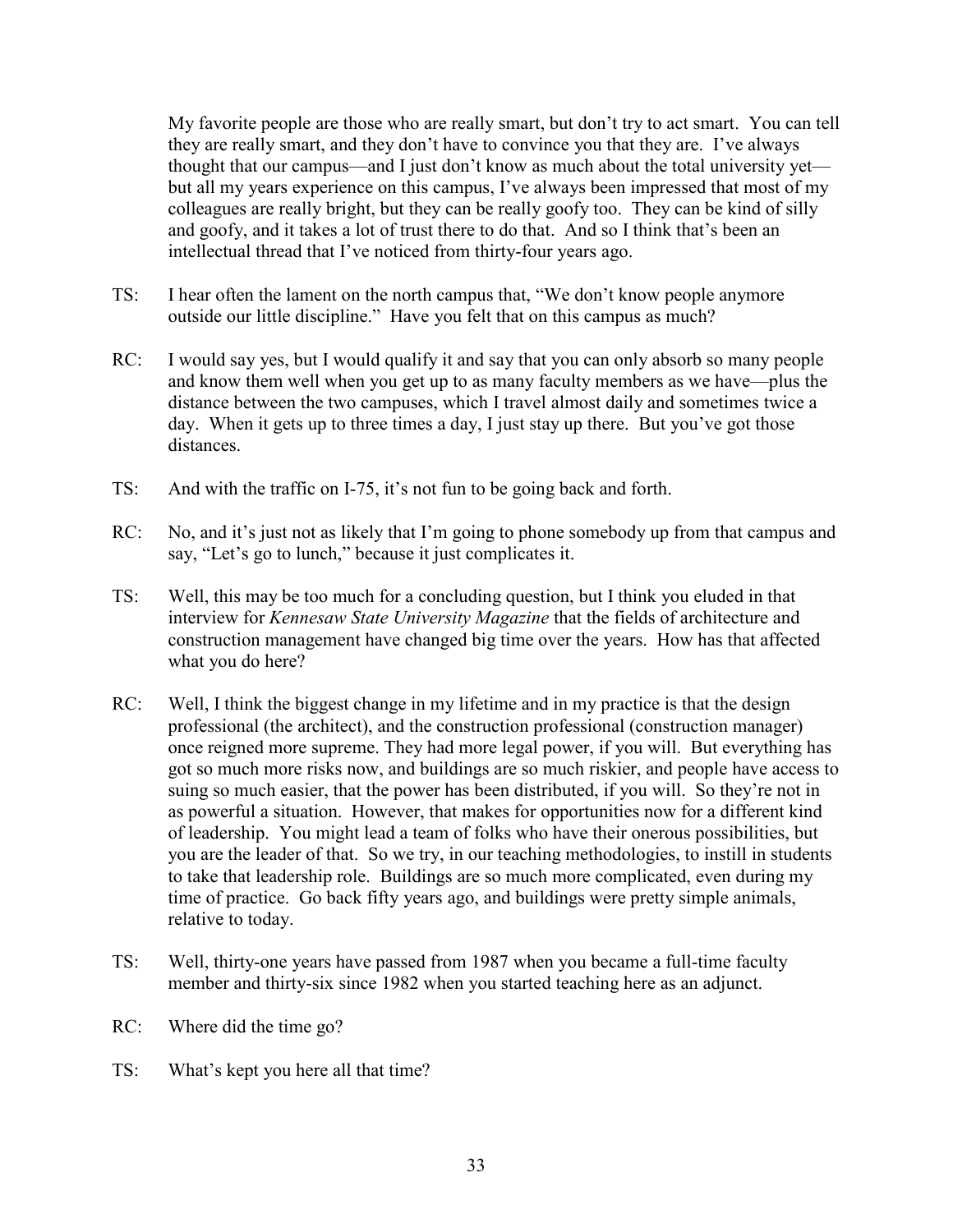- RC: No skills other than …
- TS: Well, you know that's not true.
- RC: I don't know. I may be wrong, but I think that I'm doing some good. I'm old enough now that I've had a few students approach me and say, "I don't really know you, but you taught my dad or you taught my mom." And I think, "Wow, how did that happen? [laughs]" But I get enthusiastic. I'm not jaded. When I see young people engaging and doing things and being politically active, being really caring about their school life, I think it keeps me a little bit younger. I really like them. I don't talk to them much. I don't have a chance to because I've just got all these other things.

And in fact, if a student ends up in the dean's office, it's almost never a good thing. I haven't had one go through all the things they need to go through to get to me and say, "Dean Cole, I suffered all these barriers to get to you because I just want to tell you you're doing a great job." But when I do engage with them and I see what they're doing, they are fantastic. Most of them hold down jobs. A lot of them have families. They come here in an uncertain future with all the student debt and all, and they give it their all. I'm very, very impressed with young people. I really, really am. I see them, and I just think, "Well, that's the future. The future looks pretty good if these guys are going to be in charge."

- TS: Fantastic. Maybe that's a good way to end the interview.
- RC: Well, thanks. You did your homework. I appreciate it.
- TS: And thank you. I appreciate the time, and am grateful for all I've learned from you today.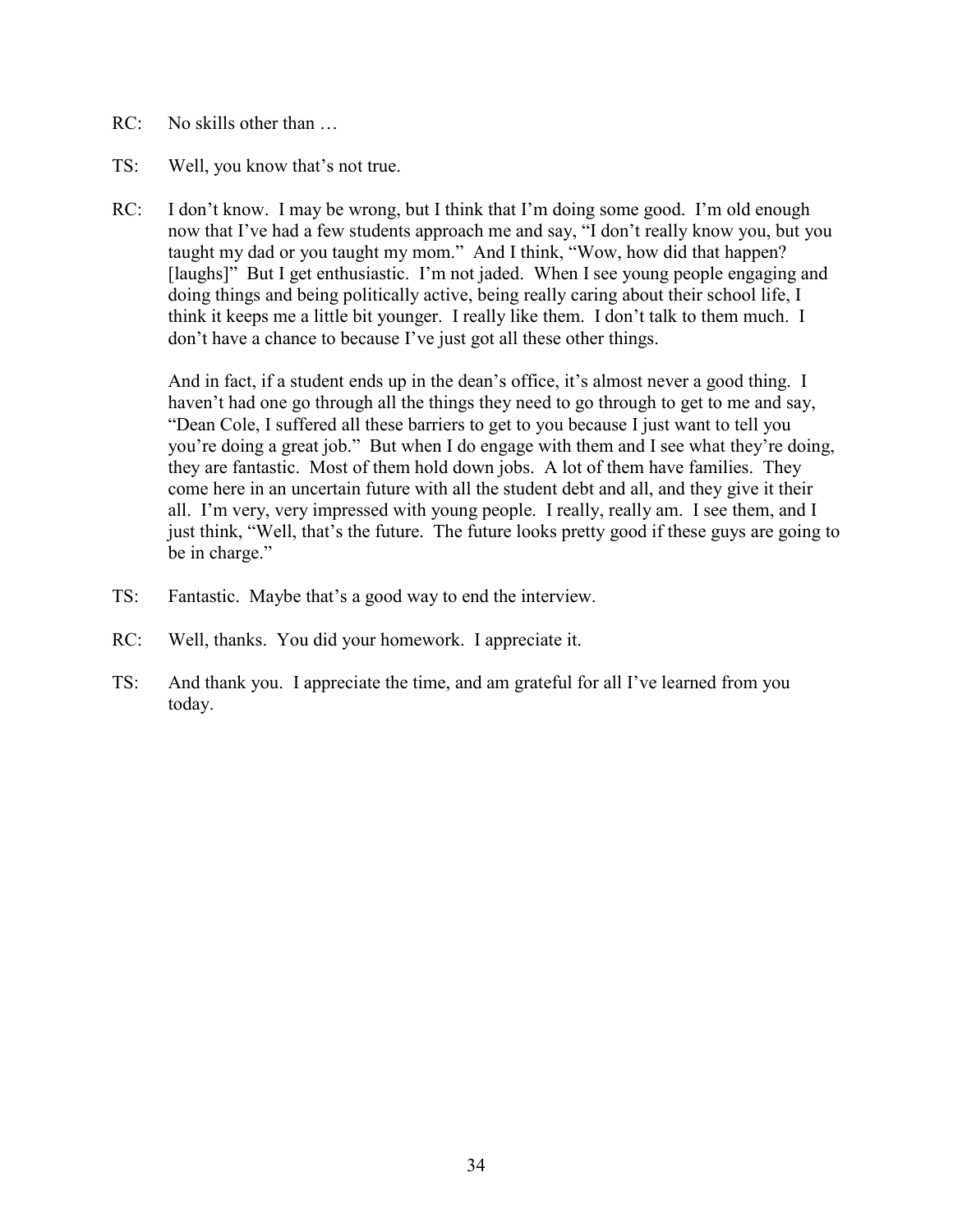#### INDEX

Accreditation Board for Engineering and Technology (ABET), 10 American Institute of Architects (AIA), 1, 17 Atlanta, Georgia, 1, 6, 8, 16-18 Buckhead, suburban Atlanta, 6-8 Berry College, Rome, Georgia, 5 Boyer, Ernest L., *Scholarship Reconsidered*, 13 Carlson, Walter O., 9 Cheshier, Stephen R., 13-14 Cole, C. Richard Decision to study architecture, 1 Reasons for enrolling at Georgia Tech, 1-2 Children, 2, 12 Wife Lori, 2, 5, 7, 8, 26 Mentors, 2 Bachelor of science degree in architecture, 2-3 Master of architecture degree, 2-3, 5-6 2016 KSU commencement address, 3, 5 Part of hippie culture in the 1970s, 3-5, 20 Army ROTC at Georgia Tech, 4 Attitude toward material possessions, 5 Teaching at Southern Tech/Southern Polytechnic Part-time instructor, 1982-87, while working for Wise, Simpson & Aiken, 6-9 Architectural history classes, 6, 16-18 Hired as full-time professor while still a partner in Simpson and Associates, 6-8 Appeal of teaching at Southern Tech, 8 Thesis teacher, 16 Architectural design (studio), 16, 18 Professional practice and ethics course, 16-17, 33 Tall building design class, 16-17 Philosophy of teaching, 18-19 Incorporating the practice of teaching into the classroom, 23 First impressions of Southern Tech, 8 Selected as interim dean, 11, 25 Thoughts on campus politics and controversies, 14 Consulting practice, 14, 22-23 Interim vice president for academic affairs, 15, 25-26, 28 Planning committee member for Rossbacher inauguration, 16 Research on history of architectural practice and the law, 20-21 Permanent dean of College of Architecture and Construction Management, 21, 25-34 First knowledge that KSU and SPSU were consolidating, 26-27 Thoughts on the plusses and minuses of consolidation, 25-27, 31-32 Service on Operational Working Groups, 29, 31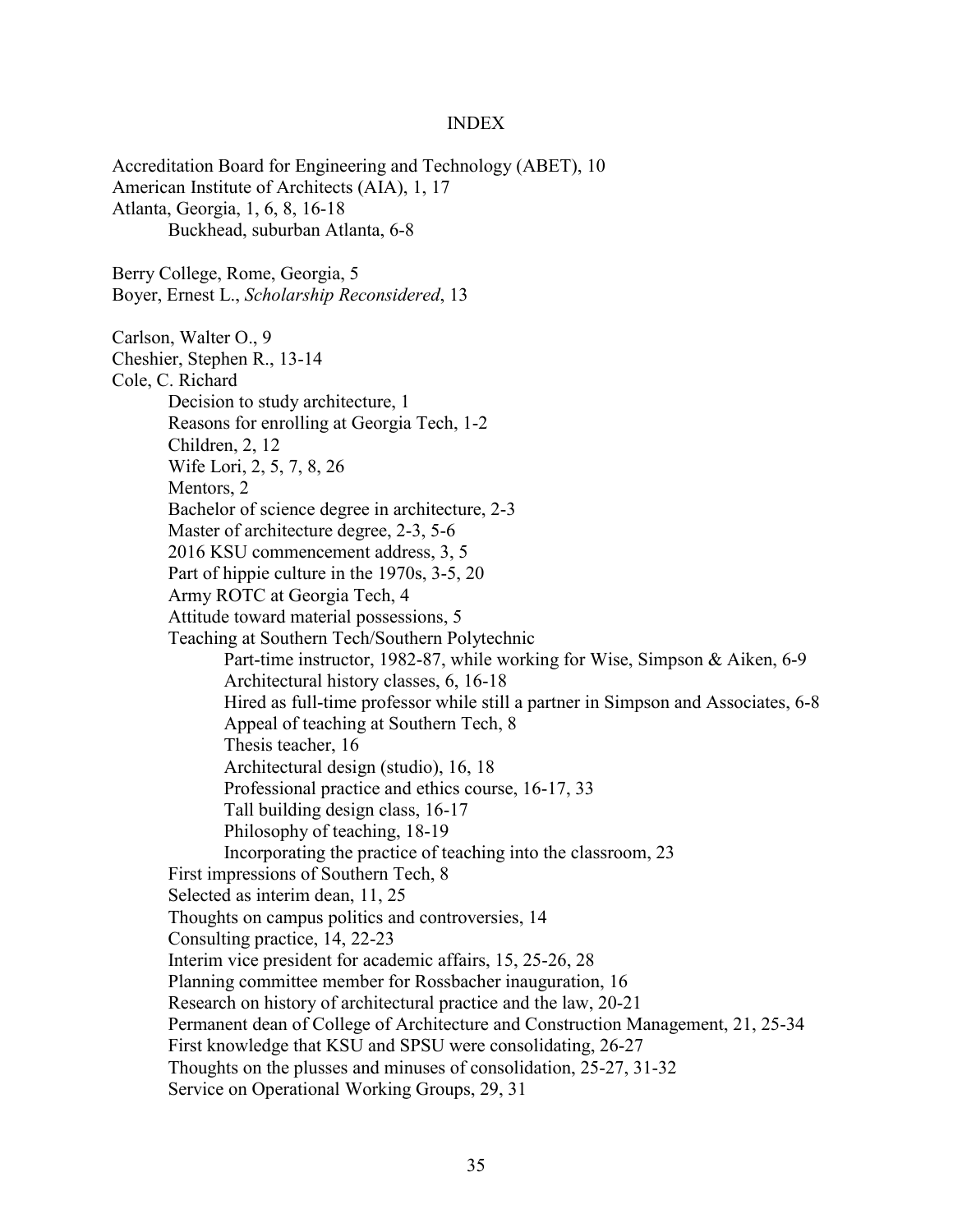Speculation on whether consolidation will someday be reversed, 31 Thoughts on changes in the fields of architecture and construction management, 33 Reasons for remaining for a career at SPSU/KSU, 33-34

Cole, Lori, 2, 5, 7, 8, 26 Currin, Thomas R., 30, 32

Dartmouth College, 15 Davis, Houston D., 15 Dodd, Bobby (Robert Lee), 2 Durfee, Dale Alden, 2

Emert, Randy, 28

Fausett, James Gantt, 8-10

Georgia State University, 5 Georgia Tech, 1-5, 7, 9, 19-20, 25, 31

Harmon, W. Ken, 15, 32 Homestead (Florida) Air Force Base, 22 Hurricane Andrew, 22

Kennesaw State University Scholarship expectations with university status, 12 Scholarship of teaching and learning, 13 Administrative turnover in last half-decade, 14-15 Intercollegiate football, 15, 24, 32 Nontraditional students, 20 Coles College of Business, 21 Consolidation with SPSU, 25-32 Operational Working Groups (OWGs), 26, 29 Fixed seat enrollment plan, 30

Koger, Ron R., 15

Leeds, Elke M., 31

National Architectural Accrediting Board (NAAB), 10, 24 National Council of Architectural Registration Boards (NCARB), 1 Newman, William S. "Dub," 8

Olens, Samuel S., 15 Otis, Elisha Graves, and Otis safety elevator, 17

Papp, Daniel S., 13, 15-16, 29-30 Princeton University, 13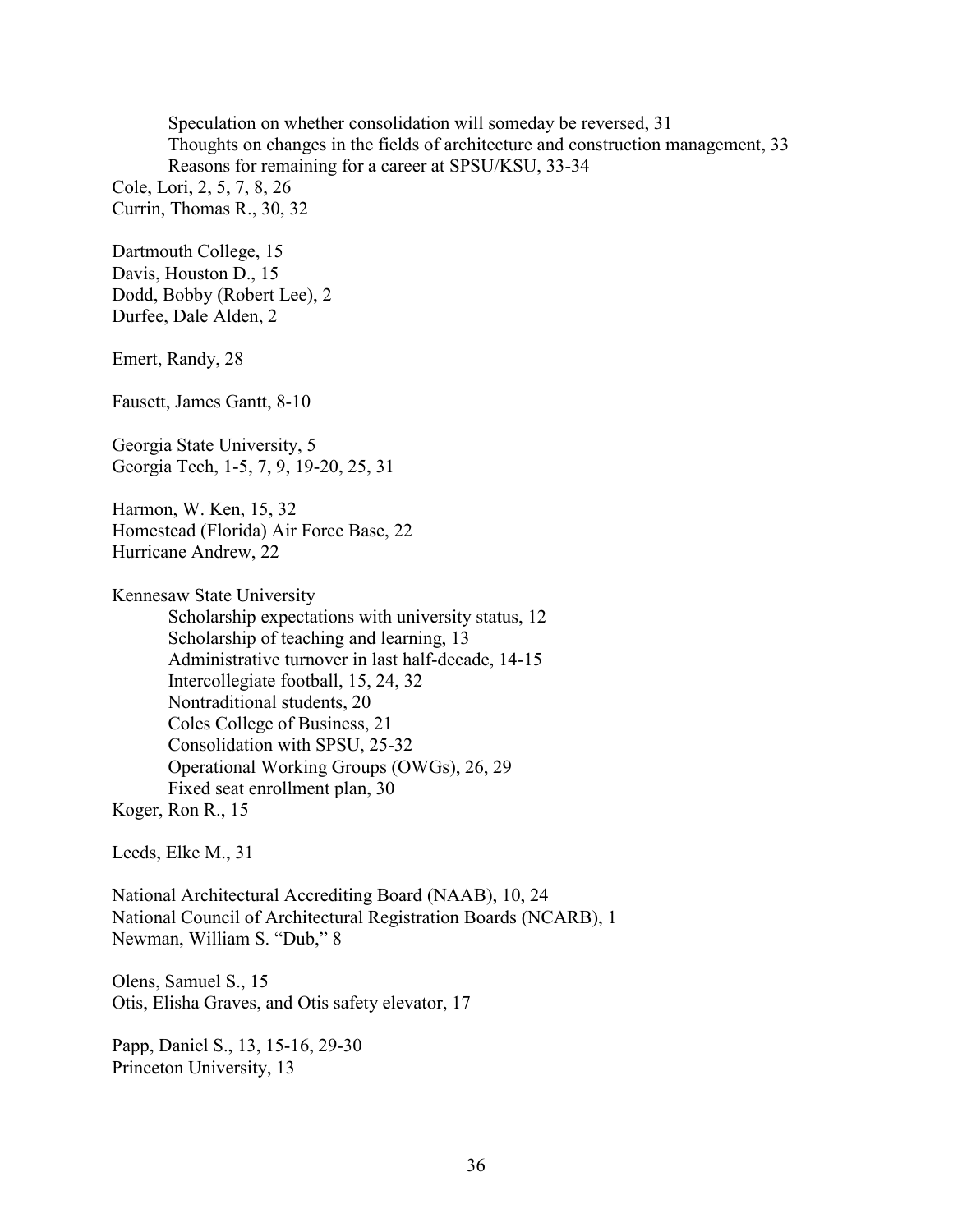Reichgelt, Han, 32 Rizzuto, Anthony, 25 Rome, Georgia, 1 Rossbacher, Lisa A., 9-10, 13, 15-16, 26-27 Sherman, William T., 17 Siddiqi, Khalid, 25 Siegel, Betty L., 13 Simpson and Associates architectural firm, 6-7 Simpson, Bill, 22 Simpsonville, South Carolina, 1 Southern Polytechnic State University/Southern College of Technology College of Architecture and Construction Management Support for faculty off-campus professional projects, 7-8, 13, 21 Faculty salaries compared to earnings in the private sector, 7 Creation in 1989 of a School of Architecture, 9-10 Achievement of NAAB accreditation, 10-11, 24 Architectural engineering technology (AET) program, 10-11, 16 Placement rate for AET graduates, 11 Impact of university status on architectural program, 12 Expectations for faculty research and scholarship of practice, 12-13, 21, 24 Traditional and nontraditional students, 19-20, 34 Faculty teaching loads, 21 Architecture Building, 23-24 Design 1 (former AET) Building, 23 Southern Tech campus and perimeter road in 1982, 8 Achievement of independence from Georgia Tech, 9, 31 Southern Polytechnic College of Engineering and Engineering Technology Civil engineering technology program, 10 Impact of engineering degrees on campus culture, 24 Role of Dean Currin in establishing engineering degrees, 30 Administrative reorganizations, 9-10, 16 Development of "strong dean" model, 16 Achievement of university status, 12 Retention, progression, and graduation rates and "open arms" philosophy, 19-20 Consolidation with KSU and loss of name and traditions, 25-32 Counseling services during consolidation process, 26, 28 Devastating impact on SPSU community, 25-28 Identity differences of the two campuses, 28-29, 31-33 The "lawless south campus," 28, 31-32 Loss and partial return of traditions, 28-29 Decision not to merge architecture and engineering into one college, 29 Enrollment growth on Marietta campus since consolidation, 29-30 Increased funding on Marietta campus, 31 College of Computing and Software Engineering, 32